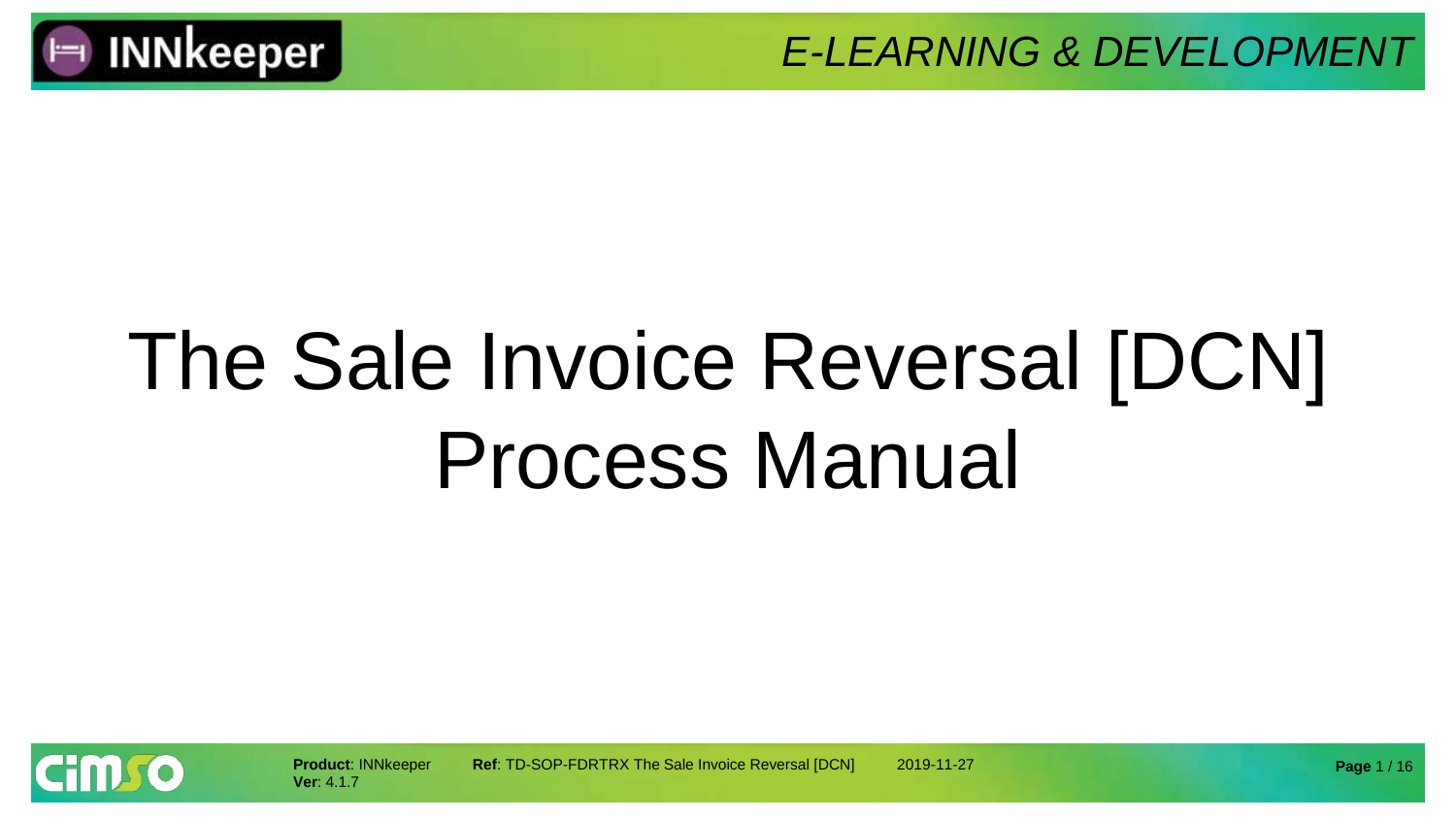

#### What Is A Transaction Reversal?

#### **What Is A Transaction Reversal?**

A transaction Reversal is the term given to the process when a client is reimbursed / refunded their money.

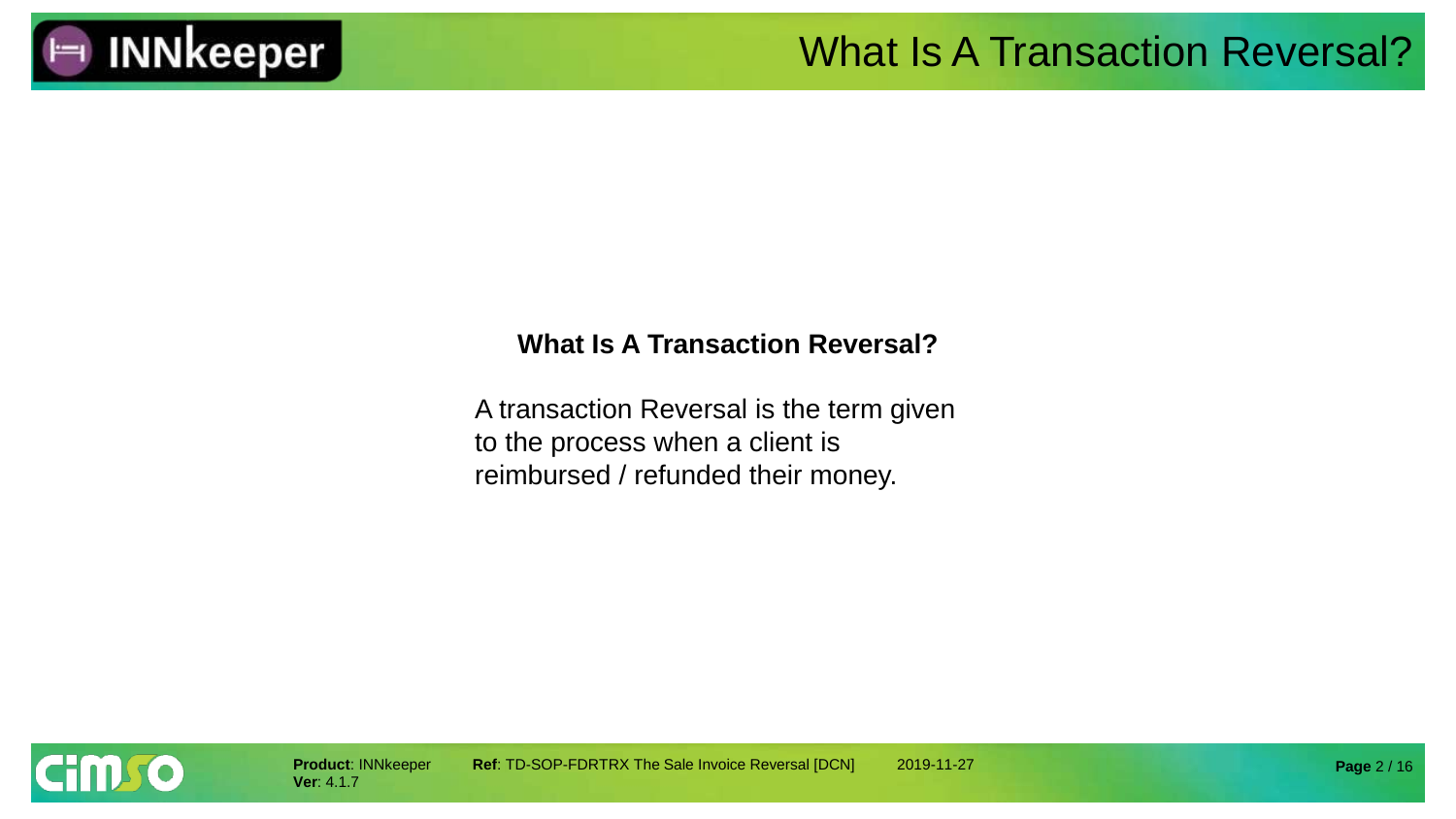

#### The Wheel: Customer Centric Design



#### **CUSTOMER CENTRIC DESIGN**

- **Identify** CDP customer data platform with extensive CRM
- **Connect** Single or bulk blast e-mail, SMS, fax and snail-mail
- **Collaborate** Local server to Web and mobile device data interchange
- **Live** Food, Beverage and Retail points of sale with stock control and procurement
- **Play** Schedule and manage Golf, SPA and Leisure activities
- **Rest** Reservations, Lodging PMS, Leasing and Timeshare
- **Finance** GAAP, IAS and IFRS financial control to balance sheet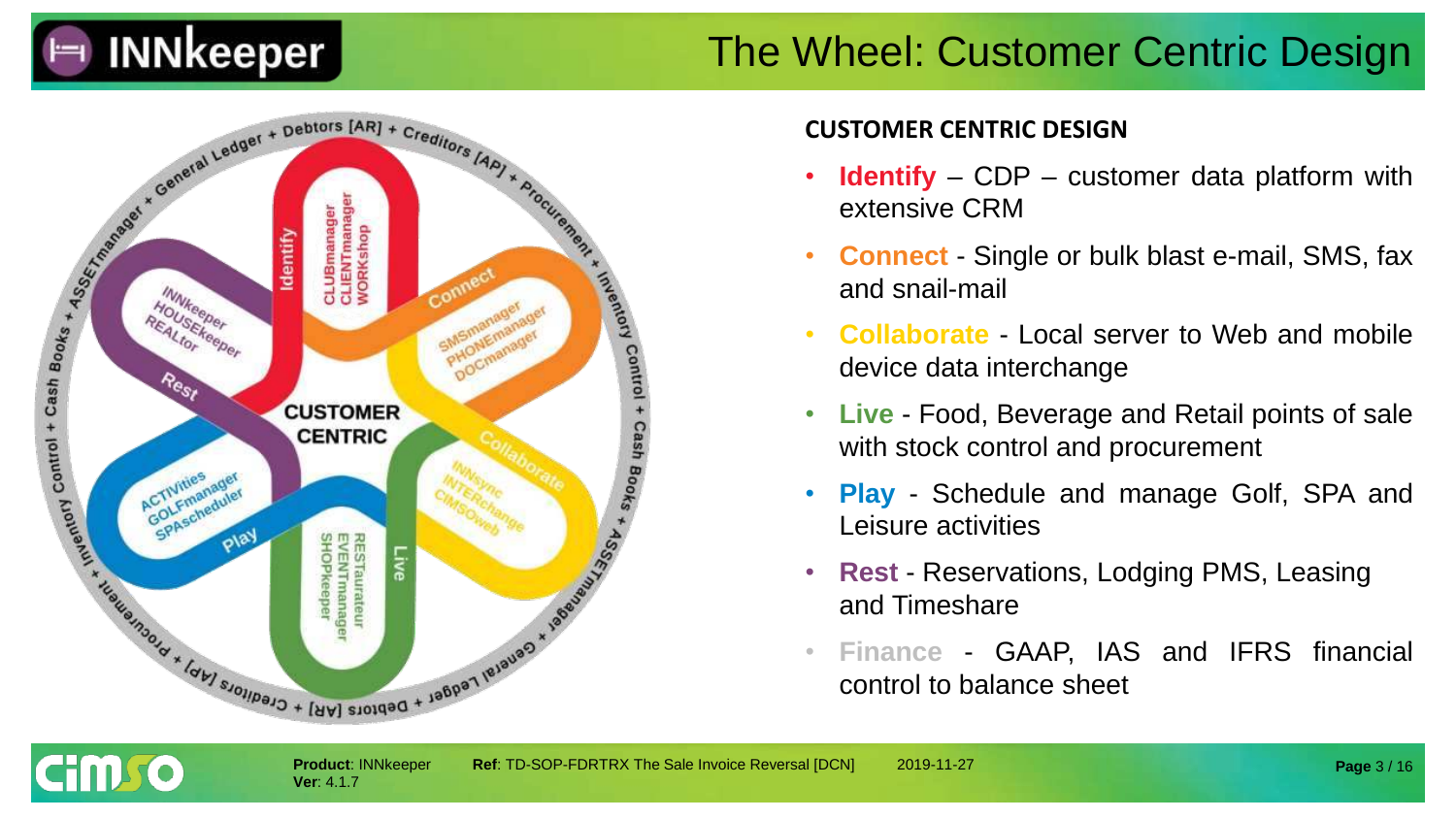

#### Logging Into Administration

|                      | <b>CHILLIO</b> Menu |                                         |                                                                 |                                                        |            |                                   |             |
|----------------------|---------------------|-----------------------------------------|-----------------------------------------------------------------|--------------------------------------------------------|------------|-----------------------------------|-------------|
| (  - 1               | Administration      |                                         |                                                                 |                                                        |            |                                   |             |
|                      | Golfer              |                                         |                                                                 |                                                        |            |                                   |             |
| CO                   | ActivityScheduler   |                                         |                                                                 |                                                        |            |                                   |             |
| S.                   | SpaScheduler        | $\vdash$                                | <b>INNkeeper</b>                                                | <b>Cimro</b>                                           |            |                                   |             |
| Ø                    | Restaurateur        |                                         |                                                                 | <b>Customer Centric Integrated Management Software</b> |            |                                   |             |
| .W                   | ShopKeeper          | V4.1.7b11143                            |                                                                 |                                                        | 8d647da    |                                   |             |
| Φ                    | AssetManager        | Language                                | English (United Kingdom)                                        | $\checkmark$                                           |            | Start your CiMSO Menu, select the |             |
| C                    | WebRes              | Database                                | CIMSODemo_V417 on vmserver<br><b>MAIN Imperial Palace Rooms</b> | $\checkmark$                                           |            | Administration. Use your given    |             |
|                      | InnSync             | Location<br>Login ID                    | master                                                          |                                                        |            | Login ID and Password to log in   |             |
| E E                  | Fax Server          | Password                                |                                                                 |                                                        |            |                                   |             |
|                      |                     |                                         |                                                                 |                                                        |            |                                   |             |
|                      | Phoneman            |                                         |                                                                 | <b>S</b> DIdentification<br>Password                   | √ Log In   |                                   |             |
| 8                    | TimeKeeper          |                                         |                                                                 |                                                        |            |                                   |             |
| $\mathbf{G}^{\circ}$ | Configuration       |                                         |                                                                 |                                                        |            |                                   |             |
|                      | <b>EXEUP</b>        |                                         |                                                                 |                                                        |            |                                   |             |
|                      | Close Menu          |                                         |                                                                 |                                                        |            |                                   |             |
| X                    | Exit Menu           |                                         |                                                                 |                                                        |            |                                   |             |
|                      |                     | <b>Product: INNkeeper</b><br>Ver: 4.1.7 | Ref: TD-SOP-FDRTRX The Sale Invoice Reversal [DCN]              |                                                        | 2019-11-27 |                                   | Page 4 / 16 |
|                      |                     |                                         |                                                                 |                                                        |            |                                   |             |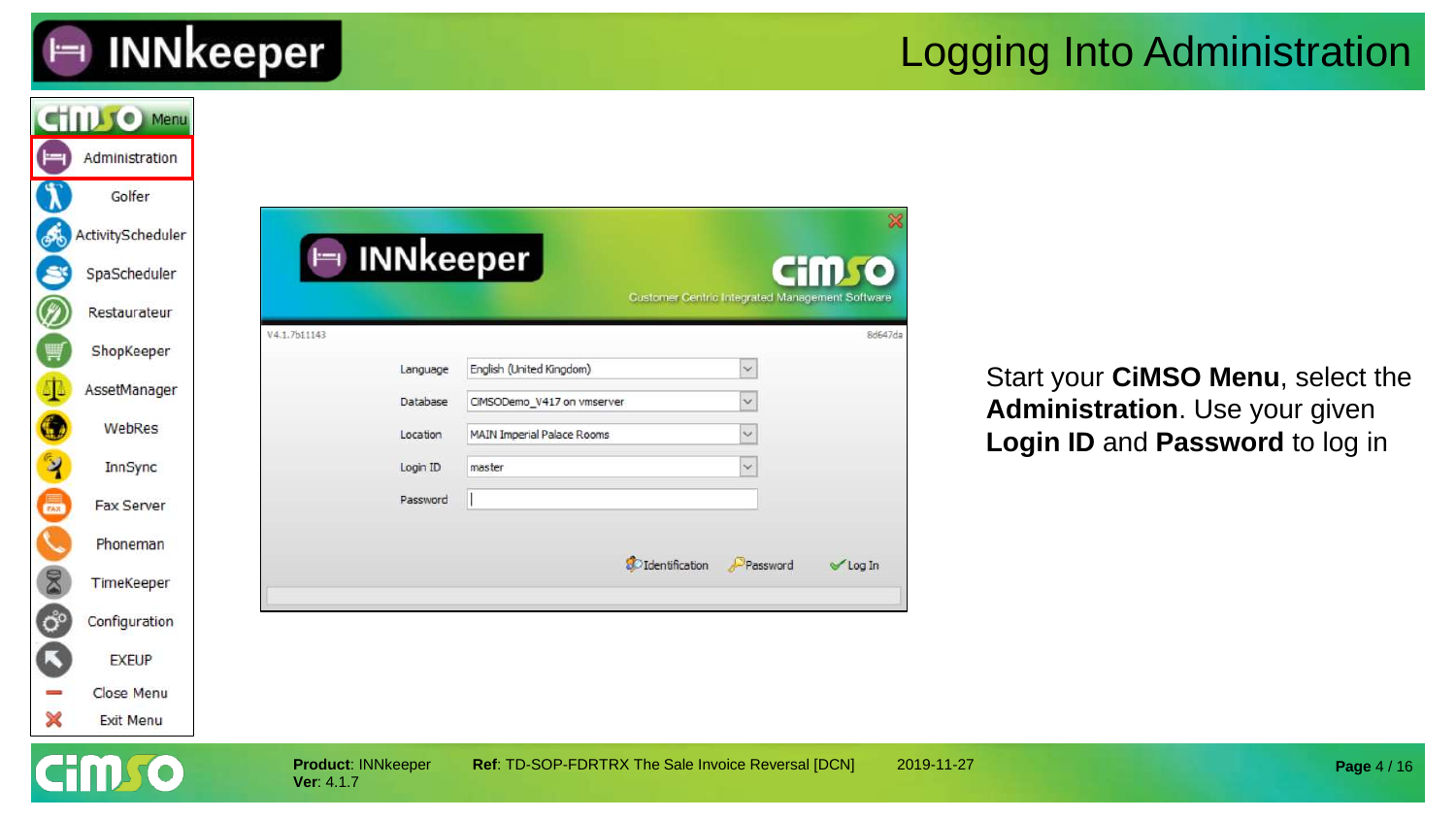

#### **Navigation**



Once logged into Administration, you are able to navigate through the database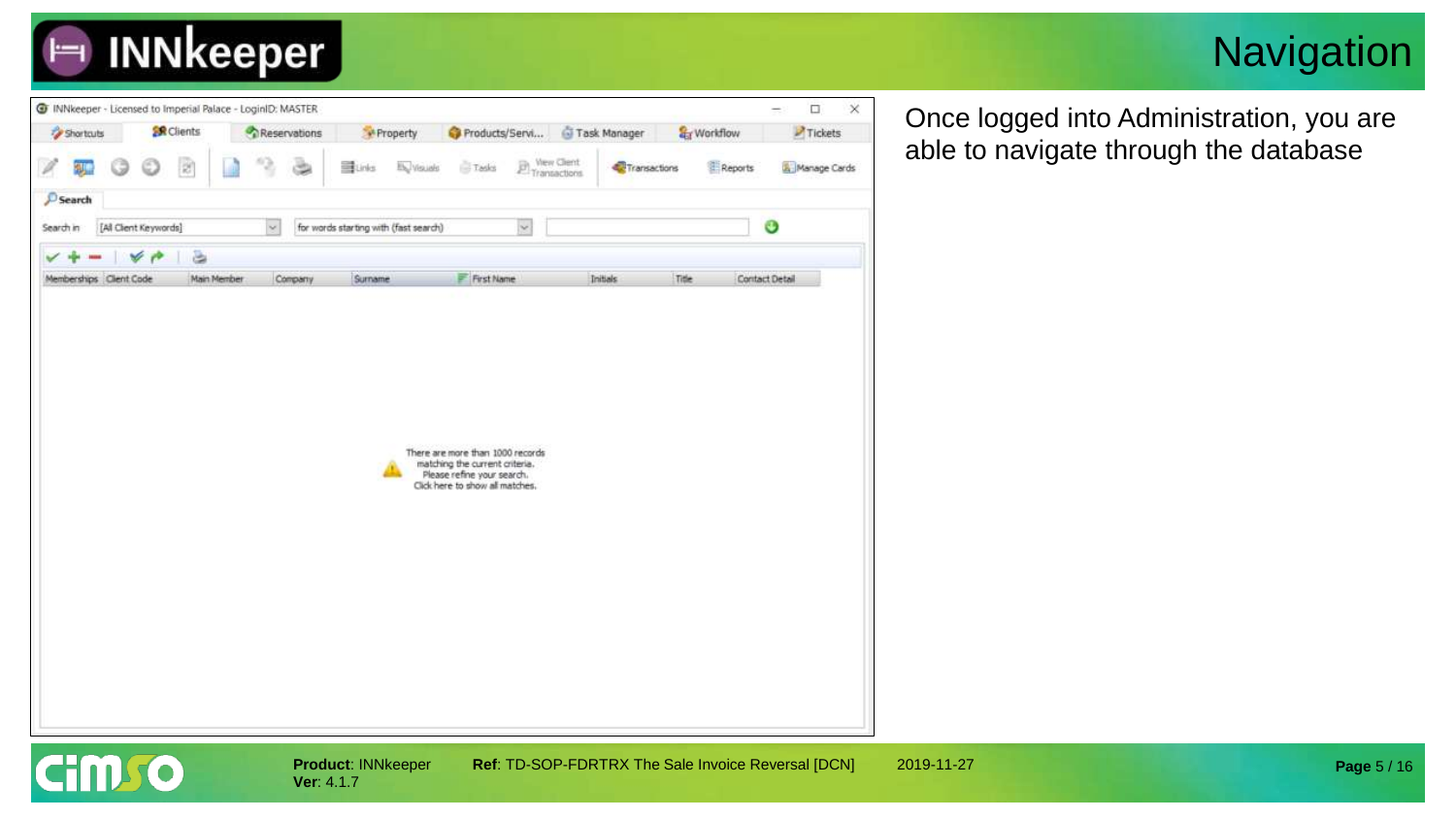

#### **Navigation**



**Ver**: 4.1.7

Navigation: The Sale Invoice Reversal [DCN] Process

❶ **Clients** tab ❷ Select the **Transactions** tab

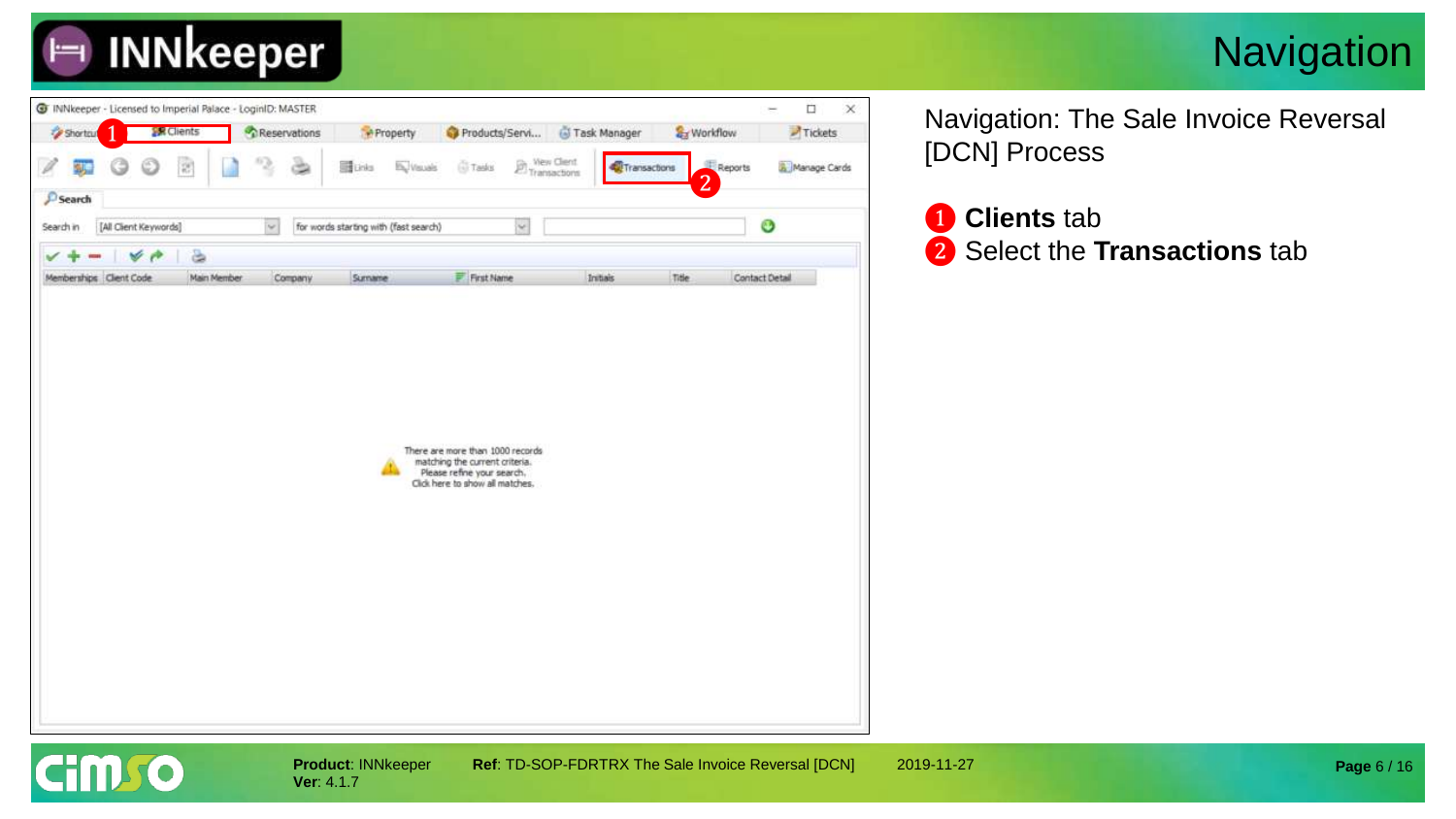## **INNkeeper**

## Navigation: Sale Invoice Reversal [DCN]

| <b>Shortcu</b>                     | <b>SR</b> Clients<br>Reservations              | * Property                                    | Products/Servi                              | Task Manager<br>& Workflow      | $\triangleright$ Tickets          |
|------------------------------------|------------------------------------------------|-----------------------------------------------|---------------------------------------------|---------------------------------|-----------------------------------|
|                                    | 9<br>$\mathcal{Z}$<br>œ                        | <b>B</b> urks<br><b>Ely</b> Visuals           | View Client<br>Transactions<br><b>Tasks</b> | Transactions<br>$\overline{2}$  | Reports<br><b>A. Manage Cards</b> |
| Search                             |                                                |                                               |                                             |                                 |                                   |
| [All Client Keywords]<br>Search in | w.                                             | for words starting with (fast search).        | u                                           |                                 | O                                 |
| V A                                | 3<br>Select Transaction Type                   |                                               |                                             |                                 | ×                                 |
| Memberships Client Code            | $\overline{4}$<br>Cash                         | <b>Debtors</b>                                | Creditors<br>Stock                          | Ledger                          | Contact Detail                    |
|                                    | Sales Invoice<br>[DIN]                         | <b>Debtors Payment</b><br>[DPA]               | Debtor Account Take-On<br>[DTAKEON]         | Automated Payment<br>Allocation |                                   |
|                                    | Sales Invoice Reversal<br><b>DON</b>           | Payment Reversal<br>÷<br>5<br>[DPAR]          | Debtor Dt/Ct Note<br>[DRDN, DRCN]           |                                 |                                   |
|                                    | Quotes                                         | Debtor Refund<br>[DREF]                       | Debtor Interest Run                         |                                 |                                   |
|                                    | Pro-Forma Invoices                             | Mass Invoicing                                | Nightly Billing                             |                                 |                                   |
|                                    | Instalment Biling                              | Debtors Run                                   | OCBC Credit Card                            |                                 |                                   |
|                                    | Debtor's Console                               | Deposit Console                               | Bank Communication                          |                                 |                                   |
|                                    | P. Multi DPA                                   | Membership Fees                               | <b>Bling Runs</b>                           |                                 |                                   |
|                                    |                                                |                                               |                                             |                                 |                                   |
|                                    | Table<br>Reprint<br>H Bookings<br>Transactions | Forex<br>Manage<br>Client Lists<br>Calculator | vehicle<br>$-$ ACB<br><b>Permits</b>        |                                 |                                   |

Navigation: The Sale Invoice Reversal [DCN] Process

- ❶ **Clients** tab
- ❷ Select the **Transactions** tab
- ❸ **Select Transaction Type** window 4 **Debtors** tab
- ❺ Select the **Sales Invoice Reversal [DCN]** button

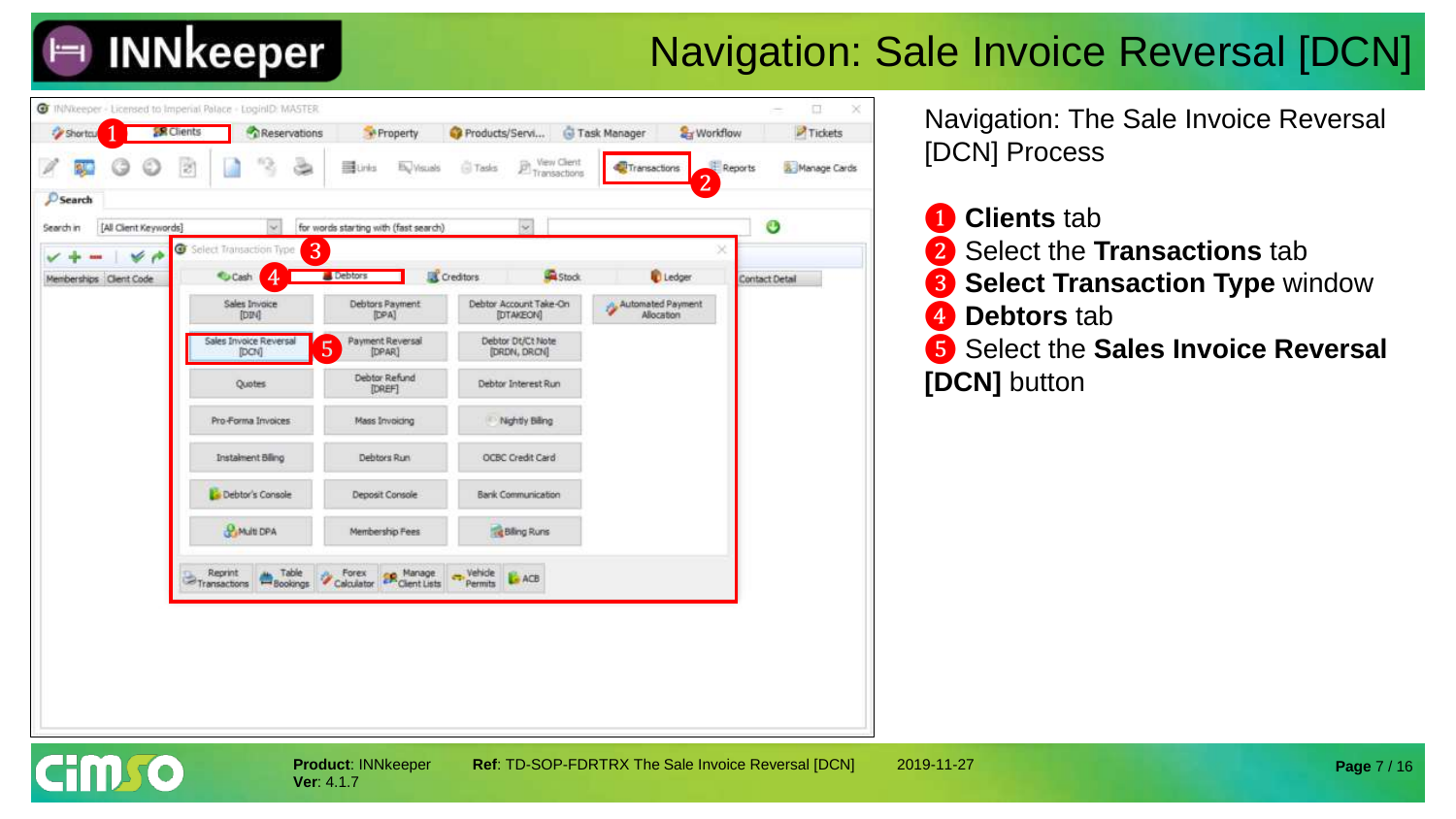

| G)<br>9230<br>Member Number<br>Initials<br>M<br>Main Member<br>Member Join Date<br>Surname<br>First Name<br>Company<br>MAIN<br>ROSE0006<br>$\subset$<br>Raubex<br>[MAIN]<br>Charles<br>M<br>Rosenstein<br>Rayne Of Talent.<br>RRWE0002<br>(MADI)<br>Samnuel<br>5<br>Dr<br>Weste<br>M<br>RRWE0003<br>D<br>[MAIN]<br>Weste<br>David<br>RRWE0004<br>Claire<br>c<br>[MAIN]<br>Weste<br>M<br>¢<br>RRWE0005<br>[MAIN]<br>Calvin<br>M<br>Weste<br>D<br>RRWE0006<br>[MAIN]<br>M<br>Weste<br>Damon<br><b>RRWE0007</b><br>Hella<br>н<br>H<br>[MAIN]<br>Weste<br>C<br>C<br>RRWE0008<br>RRWTRA0005<br>Weste.<br>Cassdy<br>D.<br>M<br>STRY0002<br>[MAIN]<br>Strydom<br>Dirk<br>WEST0003<br><b>DIABE</b><br>STMBRC2105<br>6 Jun 2018<br>Mikado<br>M<br>Rayne Of Talent<br>M<br>Weste<br>[MAIN]<br>$\overline{5}$<br>Rayne of Talent<br>WEST0020<br>$\mathbf{S}$<br>Dr<br>weste<br>3<br>WEST0021<br>M<br>Rayne Of Talent<br>M<br>RRWEST0003<br>Miranda<br>Weste<br>M<br><b>DIAIN</b><br>R<br>Weste Travels<br>the off<br>8 Apr 2019<br>Weste<br>Rayne | Search in | [All Client Keywords] | for words starting with<br>$\mathcal{M}$ | $\boxed{2}$<br>weste |  |  |
|----------------------------------------------------------------------------------------------------------------------------------------------------------------------------------------------------------------------------------------------------------------------------------------------------------------------------------------------------------------------------------------------------------------------------------------------------------------------------------------------------------------------------------------------------------------------------------------------------------------------------------------------------------------------------------------------------------------------------------------------------------------------------------------------------------------------------------------------------------------------------------------------------------------------------------------------------------------------------------------------------------------------------------------|-----------|-----------------------|------------------------------------------|----------------------|--|--|
| Type Clent Code                                                                                                                                                                                                                                                                                                                                                                                                                                                                                                                                                                                                                                                                                                                                                                                                                                                                                                                                                                                                                        |           |                       |                                          |                      |  |  |
| NWFA0001<br>n Sa<br>m S.<br><b>INTENSITY</b><br>M &<br><b>NEW WTRADOOS</b>                                                                                                                                                                                                                                                                                                                                                                                                                                                                                                                                                                                                                                                                                                                                                                                                                                                                                                                                                             |           |                       |                                          |                      |  |  |
|                                                                                                                                                                                                                                                                                                                                                                                                                                                                                                                                                                                                                                                                                                                                                                                                                                                                                                                                                                                                                                        |           |                       |                                          |                      |  |  |
|                                                                                                                                                                                                                                                                                                                                                                                                                                                                                                                                                                                                                                                                                                                                                                                                                                                                                                                                                                                                                                        |           |                       |                                          |                      |  |  |
|                                                                                                                                                                                                                                                                                                                                                                                                                                                                                                                                                                                                                                                                                                                                                                                                                                                                                                                                                                                                                                        |           |                       |                                          |                      |  |  |
|                                                                                                                                                                                                                                                                                                                                                                                                                                                                                                                                                                                                                                                                                                                                                                                                                                                                                                                                                                                                                                        |           |                       |                                          |                      |  |  |
|                                                                                                                                                                                                                                                                                                                                                                                                                                                                                                                                                                                                                                                                                                                                                                                                                                                                                                                                                                                                                                        |           |                       |                                          |                      |  |  |
|                                                                                                                                                                                                                                                                                                                                                                                                                                                                                                                                                                                                                                                                                                                                                                                                                                                                                                                                                                                                                                        |           |                       |                                          |                      |  |  |
|                                                                                                                                                                                                                                                                                                                                                                                                                                                                                                                                                                                                                                                                                                                                                                                                                                                                                                                                                                                                                                        |           |                       |                                          |                      |  |  |
|                                                                                                                                                                                                                                                                                                                                                                                                                                                                                                                                                                                                                                                                                                                                                                                                                                                                                                                                                                                                                                        |           |                       |                                          |                      |  |  |
|                                                                                                                                                                                                                                                                                                                                                                                                                                                                                                                                                                                                                                                                                                                                                                                                                                                                                                                                                                                                                                        |           |                       |                                          |                      |  |  |
|                                                                                                                                                                                                                                                                                                                                                                                                                                                                                                                                                                                                                                                                                                                                                                                                                                                                                                                                                                                                                                        |           |                       |                                          |                      |  |  |
|                                                                                                                                                                                                                                                                                                                                                                                                                                                                                                                                                                                                                                                                                                                                                                                                                                                                                                                                                                                                                                        |           |                       |                                          |                      |  |  |
|                                                                                                                                                                                                                                                                                                                                                                                                                                                                                                                                                                                                                                                                                                                                                                                                                                                                                                                                                                                                                                        |           |                       |                                          |                      |  |  |
|                                                                                                                                                                                                                                                                                                                                                                                                                                                                                                                                                                                                                                                                                                                                                                                                                                                                                                                                                                                                                                        |           |                       |                                          |                      |  |  |
|                                                                                                                                                                                                                                                                                                                                                                                                                                                                                                                                                                                                                                                                                                                                                                                                                                                                                                                                                                                                                                        |           |                       |                                          |                      |  |  |
|                                                                                                                                                                                                                                                                                                                                                                                                                                                                                                                                                                                                                                                                                                                                                                                                                                                                                                                                                                                                                                        |           |                       |                                          |                      |  |  |
|                                                                                                                                                                                                                                                                                                                                                                                                                                                                                                                                                                                                                                                                                                                                                                                                                                                                                                                                                                                                                                        |           |                       |                                          |                      |  |  |
|                                                                                                                                                                                                                                                                                                                                                                                                                                                                                                                                                                                                                                                                                                                                                                                                                                                                                                                                                                                                                                        |           |                       |                                          |                      |  |  |
|                                                                                                                                                                                                                                                                                                                                                                                                                                                                                                                                                                                                                                                                                                                                                                                                                                                                                                                                                                                                                                        |           |                       |                                          |                      |  |  |
|                                                                                                                                                                                                                                                                                                                                                                                                                                                                                                                                                                                                                                                                                                                                                                                                                                                                                                                                                                                                                                        |           |                       |                                          |                      |  |  |
|                                                                                                                                                                                                                                                                                                                                                                                                                                                                                                                                                                                                                                                                                                                                                                                                                                                                                                                                                                                                                                        |           |                       |                                          |                      |  |  |
|                                                                                                                                                                                                                                                                                                                                                                                                                                                                                                                                                                                                                                                                                                                                                                                                                                                                                                                                                                                                                                        |           |                       |                                          |                      |  |  |
|                                                                                                                                                                                                                                                                                                                                                                                                                                                                                                                                                                                                                                                                                                                                                                                                                                                                                                                                                                                                                                        |           |                       |                                          |                      |  |  |
|                                                                                                                                                                                                                                                                                                                                                                                                                                                                                                                                                                                                                                                                                                                                                                                                                                                                                                                                                                                                                                        |           |                       |                                          |                      |  |  |
|                                                                                                                                                                                                                                                                                                                                                                                                                                                                                                                                                                                                                                                                                                                                                                                                                                                                                                                                                                                                                                        |           |                       |                                          |                      |  |  |
|                                                                                                                                                                                                                                                                                                                                                                                                                                                                                                                                                                                                                                                                                                                                                                                                                                                                                                                                                                                                                                        |           |                       |                                          |                      |  |  |
|                                                                                                                                                                                                                                                                                                                                                                                                                                                                                                                                                                                                                                                                                                                                                                                                                                                                                                                                                                                                                                        |           |                       |                                          |                      |  |  |
| Non Member<br>A. Show Advanced<br>Show Contact<br>$\overline{4}$<br>X Cancel<br>$\sqrt{\phantom{a}}$ Select<br>Member<br>Options<br>Detail                                                                                                                                                                                                                                                                                                                                                                                                                                                                                                                                                                                                                                                                                                                                                                                                                                                                                             |           |                       |                                          |                      |  |  |

**Ver**: 4.1.7

The Sale Invoice Reversal [DCN] Process:

❶ **Select Clients** window ❷ **Fast-Search**: type in the surname of the client

❸ **Locate & Select**: select the required profile to highlight it

4 Select the **Select** button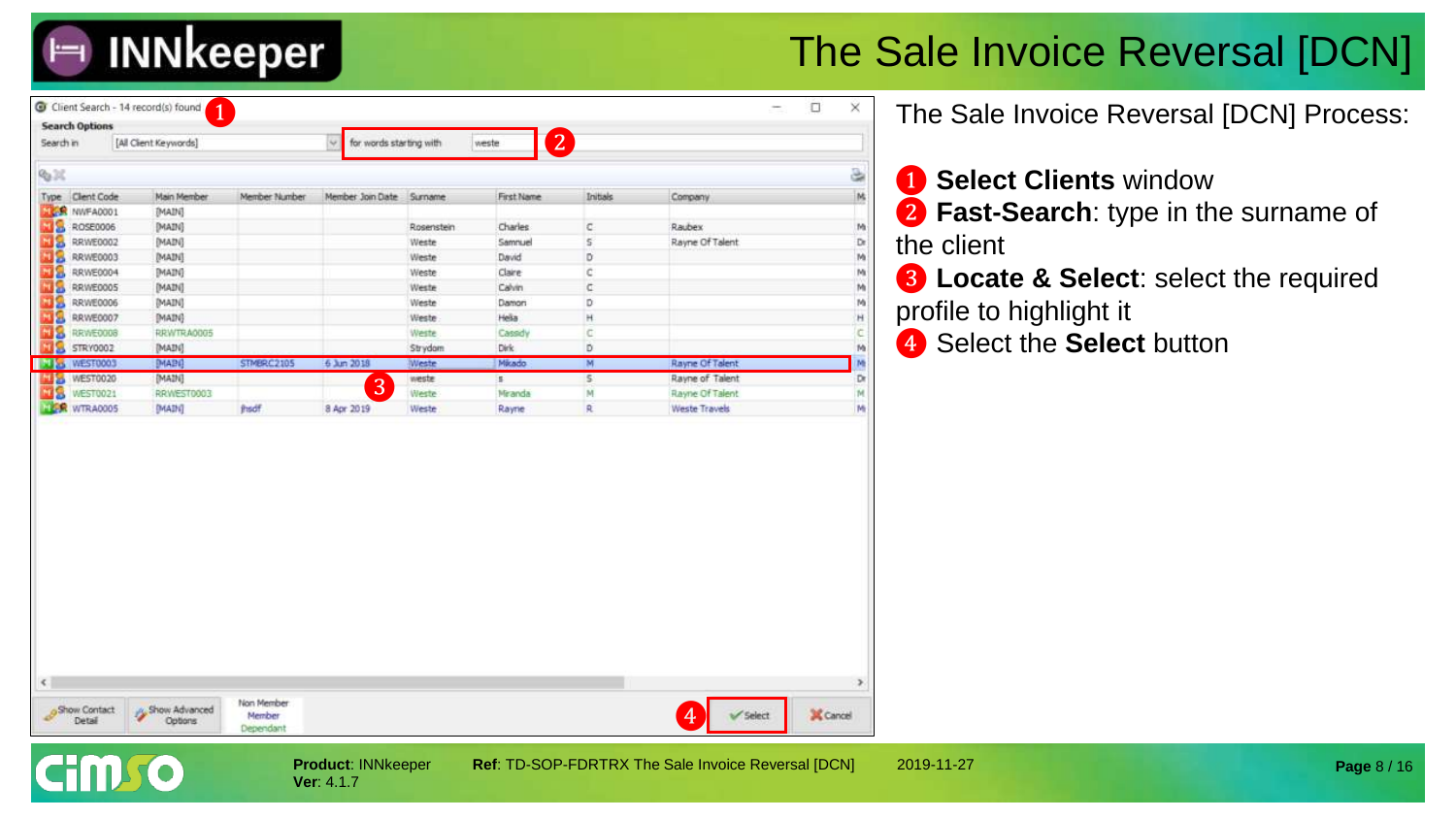# **INNkeeper**

## The Sale Invoice Reversal [DCN]

| <b>Account</b>                                                        | <b>Debtor Detail</b>                    |          | <b>Transaction Defaults</b> |                |                | <b>Transaction Detail</b>                   |                                |                       |                      |
|-----------------------------------------------------------------------|-----------------------------------------|----------|-----------------------------|----------------|----------------|---------------------------------------------|--------------------------------|-----------------------|----------------------|
| $\overline{2}$<br>$\mathcal{D}[\mathbf{v}]$<br>[ [4298386] Ms M Weste | 3<br>$\sim$<br>P<br>园                   | Type     | DCN Credit Sale Cancellatio | $\overline{4}$ |                | Date:                                       | [Today]                        | 5                     | Ø                    |
|                                                                       | WEST0003 / STMBRC2105                   | Location |                             |                | $\omega$       | Due                                         | 2 Sep 2019                     |                       | 少食                   |
|                                                                       | Rayne Of Talent<br>Ms M Weste           | Store    | [Default]                   |                | $\checkmark$   | Reference                                   |                                |                       |                      |
|                                                                       | 13 Azailea Str<br>Old Alberton North    | Staff    | MAST001S MASTER MASTER      |                | $\mathbf{v}$   | TXN No                                      |                                | <not posted=""></not> |                      |
|                                                                       | Aberton<br>Gauteng<br>v                 |          |                             |                |                |                                             | Invoice No   No Imvoice Number |                       | V                    |
| Line Items                                                            |                                         |          |                             |                |                |                                             |                                |                       |                      |
|                                                                       |                                         |          |                             |                |                |                                             |                                |                       |                      |
| Wedge<br>Scanning<br>m                                                | Clear All                               |          |                             |                |                | Foreign Currency (FC) Edits   USD US dollar |                                |                       | $\sim$               |
| Description<br>Stock Price                                            | Stock Price (FC) Incl.<br>Quantity Unit |          | Discount                    | Exdusive       | Exclusive (FC) |                                             | <b>Indusive</b>                |                       | Indusive (FC) Ledger |
|                                                                       |                                         |          |                             |                |                |                                             |                                |                       |                      |
|                                                                       |                                         |          |                             |                |                |                                             |                                |                       |                      |
|                                                                       |                                         |          |                             |                |                |                                             |                                |                       |                      |
| Stock Code                                                            |                                         |          |                             |                |                |                                             |                                |                       |                      |

The Sale Invoice Reversal [DCN] Process:

❶ **Process Credit Sale Reversal**  window

❷ **Account**: linked to client selected

❸ **Debtor Detail**: selected client

**4 Transaction Defaults**: defaults settings

#### ❺ **Transaction Details**

❻ Select the **Import button**; this will allow us to import an invoice for reversal. If you required to only reverse a single item, select the Add an Item (green plus sign) button.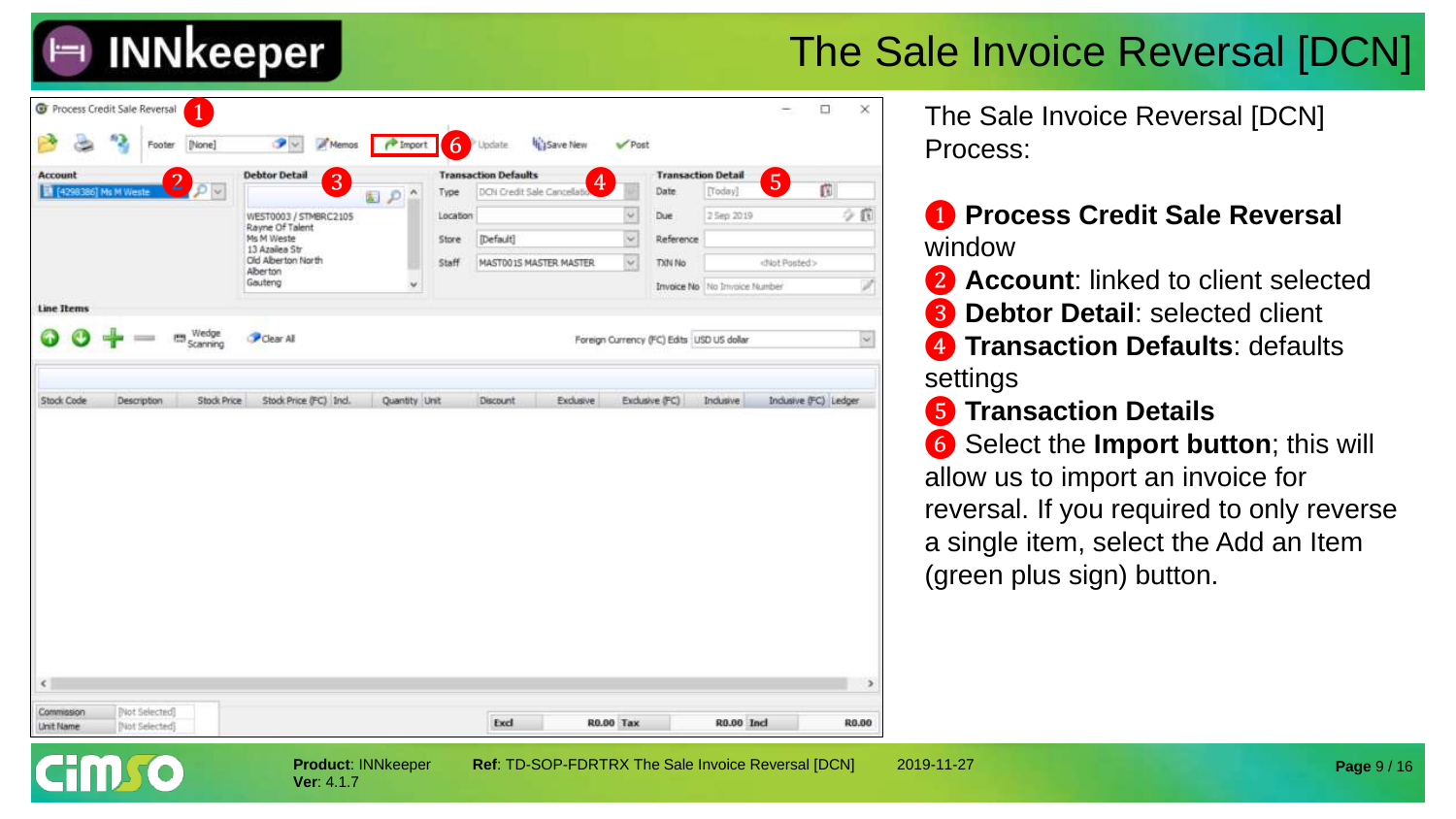| O<br>$\odot$<br>September 2019<br>雟<br>€<br>Mo Tu We Th Fr Sa Su<br>26<br>27<br>28 29<br>$10 - 31$<br>$\overline{1}$<br>iber<br>Code<br>Number<br>Date<br>Time<br>Description<br>Exdusive<br>Tax<br>$\boldsymbol{6}$<br>5<br>$\overline{z}$<br>з<br>4<br>a<br>2<br>10434<br>1 Aug 2019<br>1 to 30 Days, as at<br>R1997.78<br>R299.67<br>E-TRX<br>DIN<br>00:00<br>$10$ $11$ $12$ $13$<br>14<br>15<br>9<br>10436<br>R3 353.04<br><b>E TRX</b><br>DIN<br>2 Sep 2019<br>13:05<br>R502.96<br>20<br>17 18 19<br>21<br>22<br>16<br>10437<br>ill TRX<br>DIN<br>2 Sep 2019<br>R3 353.04<br>R502.96<br>13:20<br>23 24 25 26<br>27<br>28<br>29<br>$\mathbb{R}$<br>$\overline{z}$<br>$\overline{5}$<br>30<br>$-4$<br>$\overline{5}$<br>$\mathbf{1}$<br>×<br><b>O</b> Current Date |  |  |  | <b>WN&amp;</b><br>Indusive S<br>R2 297.45 h<br>R3856.00 M<br>R3856.00 M |  | $\checkmark$<br>Selected |  |  |
|-----------------------------------------------------------------------------------------------------------------------------------------------------------------------------------------------------------------------------------------------------------------------------------------------------------------------------------------------------------------------------------------------------------------------------------------------------------------------------------------------------------------------------------------------------------------------------------------------------------------------------------------------------------------------------------------------------------------------------------------------------------------------|--|--|--|-------------------------------------------------------------------------|--|--------------------------|--|--|
|                                                                                                                                                                                                                                                                                                                                                                                                                                                                                                                                                                                                                                                                                                                                                                       |  |  |  |                                                                         |  |                          |  |  |
|                                                                                                                                                                                                                                                                                                                                                                                                                                                                                                                                                                                                                                                                                                                                                                       |  |  |  |                                                                         |  |                          |  |  |
|                                                                                                                                                                                                                                                                                                                                                                                                                                                                                                                                                                                                                                                                                                                                                                       |  |  |  |                                                                         |  |                          |  |  |
|                                                                                                                                                                                                                                                                                                                                                                                                                                                                                                                                                                                                                                                                                                                                                                       |  |  |  |                                                                         |  |                          |  |  |
|                                                                                                                                                                                                                                                                                                                                                                                                                                                                                                                                                                                                                                                                                                                                                                       |  |  |  |                                                                         |  |                          |  |  |
|                                                                                                                                                                                                                                                                                                                                                                                                                                                                                                                                                                                                                                                                                                                                                                       |  |  |  |                                                                         |  |                          |  |  |
|                                                                                                                                                                                                                                                                                                                                                                                                                                                                                                                                                                                                                                                                                                                                                                       |  |  |  |                                                                         |  |                          |  |  |
|                                                                                                                                                                                                                                                                                                                                                                                                                                                                                                                                                                                                                                                                                                                                                                       |  |  |  |                                                                         |  |                          |  |  |
|                                                                                                                                                                                                                                                                                                                                                                                                                                                                                                                                                                                                                                                                                                                                                                       |  |  |  |                                                                         |  |                          |  |  |
|                                                                                                                                                                                                                                                                                                                                                                                                                                                                                                                                                                                                                                                                                                                                                                       |  |  |  |                                                                         |  |                          |  |  |
|                                                                                                                                                                                                                                                                                                                                                                                                                                                                                                                                                                                                                                                                                                                                                                       |  |  |  |                                                                         |  |                          |  |  |
|                                                                                                                                                                                                                                                                                                                                                                                                                                                                                                                                                                                                                                                                                                                                                                       |  |  |  |                                                                         |  |                          |  |  |
|                                                                                                                                                                                                                                                                                                                                                                                                                                                                                                                                                                                                                                                                                                                                                                       |  |  |  |                                                                         |  |                          |  |  |
|                                                                                                                                                                                                                                                                                                                                                                                                                                                                                                                                                                                                                                                                                                                                                                       |  |  |  |                                                                         |  |                          |  |  |
|                                                                                                                                                                                                                                                                                                                                                                                                                                                                                                                                                                                                                                                                                                                                                                       |  |  |  |                                                                         |  |                          |  |  |
|                                                                                                                                                                                                                                                                                                                                                                                                                                                                                                                                                                                                                                                                                                                                                                       |  |  |  |                                                                         |  |                          |  |  |
|                                                                                                                                                                                                                                                                                                                                                                                                                                                                                                                                                                                                                                                                                                                                                                       |  |  |  |                                                                         |  |                          |  |  |
|                                                                                                                                                                                                                                                                                                                                                                                                                                                                                                                                                                                                                                                                                                                                                                       |  |  |  |                                                                         |  |                          |  |  |
|                                                                                                                                                                                                                                                                                                                                                                                                                                                                                                                                                                                                                                                                                                                                                                       |  |  |  |                                                                         |  |                          |  |  |
|                                                                                                                                                                                                                                                                                                                                                                                                                                                                                                                                                                                                                                                                                                                                                                       |  |  |  |                                                                         |  |                          |  |  |
|                                                                                                                                                                                                                                                                                                                                                                                                                                                                                                                                                                                                                                                                                                                                                                       |  |  |  |                                                                         |  |                          |  |  |
|                                                                                                                                                                                                                                                                                                                                                                                                                                                                                                                                                                                                                                                                                                                                                                       |  |  |  |                                                                         |  |                          |  |  |
|                                                                                                                                                                                                                                                                                                                                                                                                                                                                                                                                                                                                                                                                                                                                                                       |  |  |  |                                                                         |  |                          |  |  |
|                                                                                                                                                                                                                                                                                                                                                                                                                                                                                                                                                                                                                                                                                                                                                                       |  |  |  |                                                                         |  |                          |  |  |
|                                                                                                                                                                                                                                                                                                                                                                                                                                                                                                                                                                                                                                                                                                                                                                       |  |  |  |                                                                         |  |                          |  |  |
|                                                                                                                                                                                                                                                                                                                                                                                                                                                                                                                                                                                                                                                                                                                                                                       |  |  |  |                                                                         |  |                          |  |  |
|                                                                                                                                                                                                                                                                                                                                                                                                                                                                                                                                                                                                                                                                                                                                                                       |  |  |  |                                                                         |  |                          |  |  |
|                                                                                                                                                                                                                                                                                                                                                                                                                                                                                                                                                                                                                                                                                                                                                                       |  |  |  |                                                                         |  |                          |  |  |
|                                                                                                                                                                                                                                                                                                                                                                                                                                                                                                                                                                                                                                                                                                                                                                       |  |  |  |                                                                         |  |                          |  |  |
|                                                                                                                                                                                                                                                                                                                                                                                                                                                                                                                                                                                                                                                                                                                                                                       |  |  |  |                                                                         |  |                          |  |  |
|                                                                                                                                                                                                                                                                                                                                                                                                                                                                                                                                                                                                                                                                                                                                                                       |  |  |  |                                                                         |  |                          |  |  |
|                                                                                                                                                                                                                                                                                                                                                                                                                                                                                                                                                                                                                                                                                                                                                                       |  |  |  |                                                                         |  |                          |  |  |
|                                                                                                                                                                                                                                                                                                                                                                                                                                                                                                                                                                                                                                                                                                                                                                       |  |  |  |                                                                         |  |                          |  |  |
|                                                                                                                                                                                                                                                                                                                                                                                                                                                                                                                                                                                                                                                                                                                                                                       |  |  |  |                                                                         |  |                          |  |  |
|                                                                                                                                                                                                                                                                                                                                                                                                                                                                                                                                                                                                                                                                                                                                                                       |  |  |  |                                                                         |  |                          |  |  |
|                                                                                                                                                                                                                                                                                                                                                                                                                                                                                                                                                                                                                                                                                                                                                                       |  |  |  |                                                                         |  |                          |  |  |
|                                                                                                                                                                                                                                                                                                                                                                                                                                                                                                                                                                                                                                                                                                                                                                       |  |  |  |                                                                         |  |                          |  |  |
|                                                                                                                                                                                                                                                                                                                                                                                                                                                                                                                                                                                                                                                                                                                                                                       |  |  |  |                                                                         |  |                          |  |  |
|                                                                                                                                                                                                                                                                                                                                                                                                                                                                                                                                                                                                                                                                                                                                                                       |  |  |  |                                                                         |  |                          |  |  |
|                                                                                                                                                                                                                                                                                                                                                                                                                                                                                                                                                                                                                                                                                                                                                                       |  |  |  |                                                                         |  |                          |  |  |
|                                                                                                                                                                                                                                                                                                                                                                                                                                                                                                                                                                                                                                                                                                                                                                       |  |  |  |                                                                         |  |                          |  |  |
|                                                                                                                                                                                                                                                                                                                                                                                                                                                                                                                                                                                                                                                                                                                                                                       |  |  |  |                                                                         |  |                          |  |  |
|                                                                                                                                                                                                                                                                                                                                                                                                                                                                                                                                                                                                                                                                                                                                                                       |  |  |  |                                                                         |  |                          |  |  |
|                                                                                                                                                                                                                                                                                                                                                                                                                                                                                                                                                                                                                                                                                                                                                                       |  |  |  |                                                                         |  |                          |  |  |
|                                                                                                                                                                                                                                                                                                                                                                                                                                                                                                                                                                                                                                                                                                                                                                       |  |  |  |                                                                         |  |                          |  |  |
|                                                                                                                                                                                                                                                                                                                                                                                                                                                                                                                                                                                                                                                                                                                                                                       |  |  |  |                                                                         |  |                          |  |  |
|                                                                                                                                                                                                                                                                                                                                                                                                                                                                                                                                                                                                                                                                                                                                                                       |  |  |  |                                                                         |  |                          |  |  |
|                                                                                                                                                                                                                                                                                                                                                                                                                                                                                                                                                                                                                                                                                                                                                                       |  |  |  |                                                                         |  |                          |  |  |
|                                                                                                                                                                                                                                                                                                                                                                                                                                                                                                                                                                                                                                                                                                                                                                       |  |  |  |                                                                         |  |                          |  |  |
|                                                                                                                                                                                                                                                                                                                                                                                                                                                                                                                                                                                                                                                                                                                                                                       |  |  |  |                                                                         |  |                          |  |  |
|                                                                                                                                                                                                                                                                                                                                                                                                                                                                                                                                                                                                                                                                                                                                                                       |  |  |  |                                                                         |  |                          |  |  |
|                                                                                                                                                                                                                                                                                                                                                                                                                                                                                                                                                                                                                                                                                                                                                                       |  |  |  |                                                                         |  |                          |  |  |
|                                                                                                                                                                                                                                                                                                                                                                                                                                                                                                                                                                                                                                                                                                                                                                       |  |  |  |                                                                         |  |                          |  |  |
|                                                                                                                                                                                                                                                                                                                                                                                                                                                                                                                                                                                                                                                                                                                                                                       |  |  |  |                                                                         |  |                          |  |  |
|                                                                                                                                                                                                                                                                                                                                                                                                                                                                                                                                                                                                                                                                                                                                                                       |  |  |  |                                                                         |  |                          |  |  |
|                                                                                                                                                                                                                                                                                                                                                                                                                                                                                                                                                                                                                                                                                                                                                                       |  |  |  |                                                                         |  |                          |  |  |
|                                                                                                                                                                                                                                                                                                                                                                                                                                                                                                                                                                                                                                                                                                                                                                       |  |  |  |                                                                         |  |                          |  |  |
|                                                                                                                                                                                                                                                                                                                                                                                                                                                                                                                                                                                                                                                                                                                                                                       |  |  |  |                                                                         |  |                          |  |  |
|                                                                                                                                                                                                                                                                                                                                                                                                                                                                                                                                                                                                                                                                                                                                                                       |  |  |  |                                                                         |  |                          |  |  |
|                                                                                                                                                                                                                                                                                                                                                                                                                                                                                                                                                                                                                                                                                                                                                                       |  |  |  |                                                                         |  |                          |  |  |
|                                                                                                                                                                                                                                                                                                                                                                                                                                                                                                                                                                                                                                                                                                                                                                       |  |  |  |                                                                         |  |                          |  |  |
|                                                                                                                                                                                                                                                                                                                                                                                                                                                                                                                                                                                                                                                                                                                                                                       |  |  |  |                                                                         |  |                          |  |  |
|                                                                                                                                                                                                                                                                                                                                                                                                                                                                                                                                                                                                                                                                                                                                                                       |  |  |  |                                                                         |  |                          |  |  |
|                                                                                                                                                                                                                                                                                                                                                                                                                                                                                                                                                                                                                                                                                                                                                                       |  |  |  |                                                                         |  |                          |  |  |
|                                                                                                                                                                                                                                                                                                                                                                                                                                                                                                                                                                                                                                                                                                                                                                       |  |  |  |                                                                         |  |                          |  |  |
|                                                                                                                                                                                                                                                                                                                                                                                                                                                                                                                                                                                                                                                                                                                                                                       |  |  |  |                                                                         |  |                          |  |  |
|                                                                                                                                                                                                                                                                                                                                                                                                                                                                                                                                                                                                                                                                                                                                                                       |  |  |  |                                                                         |  |                          |  |  |
|                                                                                                                                                                                                                                                                                                                                                                                                                                                                                                                                                                                                                                                                                                                                                                       |  |  |  |                                                                         |  |                          |  |  |
|                                                                                                                                                                                                                                                                                                                                                                                                                                                                                                                                                                                                                                                                                                                                                                       |  |  |  |                                                                         |  |                          |  |  |
|                                                                                                                                                                                                                                                                                                                                                                                                                                                                                                                                                                                                                                                                                                                                                                       |  |  |  |                                                                         |  |                          |  |  |
|                                                                                                                                                                                                                                                                                                                                                                                                                                                                                                                                                                                                                                                                                                                                                                       |  |  |  |                                                                         |  |                          |  |  |
|                                                                                                                                                                                                                                                                                                                                                                                                                                                                                                                                                                                                                                                                                                                                                                       |  |  |  |                                                                         |  |                          |  |  |
|                                                                                                                                                                                                                                                                                                                                                                                                                                                                                                                                                                                                                                                                                                                                                                       |  |  |  |                                                                         |  |                          |  |  |
|                                                                                                                                                                                                                                                                                                                                                                                                                                                                                                                                                                                                                                                                                                                                                                       |  |  |  |                                                                         |  |                          |  |  |
|                                                                                                                                                                                                                                                                                                                                                                                                                                                                                                                                                                                                                                                                                                                                                                       |  |  |  |                                                                         |  |                          |  |  |
|                                                                                                                                                                                                                                                                                                                                                                                                                                                                                                                                                                                                                                                                                                                                                                       |  |  |  |                                                                         |  |                          |  |  |
|                                                                                                                                                                                                                                                                                                                                                                                                                                                                                                                                                                                                                                                                                                                                                                       |  |  |  |                                                                         |  |                          |  |  |
|                                                                                                                                                                                                                                                                                                                                                                                                                                                                                                                                                                                                                                                                                                                                                                       |  |  |  |                                                                         |  |                          |  |  |
|                                                                                                                                                                                                                                                                                                                                                                                                                                                                                                                                                                                                                                                                                                                                                                       |  |  |  |                                                                         |  |                          |  |  |
|                                                                                                                                                                                                                                                                                                                                                                                                                                                                                                                                                                                                                                                                                                                                                                       |  |  |  |                                                                         |  |                          |  |  |
|                                                                                                                                                                                                                                                                                                                                                                                                                                                                                                                                                                                                                                                                                                                                                                       |  |  |  |                                                                         |  |                          |  |  |
|                                                                                                                                                                                                                                                                                                                                                                                                                                                                                                                                                                                                                                                                                                                                                                       |  |  |  |                                                                         |  |                          |  |  |
|                                                                                                                                                                                                                                                                                                                                                                                                                                                                                                                                                                                                                                                                                                                                                                       |  |  |  |                                                                         |  |                          |  |  |
|                                                                                                                                                                                                                                                                                                                                                                                                                                                                                                                                                                                                                                                                                                                                                                       |  |  |  |                                                                         |  |                          |  |  |
|                                                                                                                                                                                                                                                                                                                                                                                                                                                                                                                                                                                                                                                                                                                                                                       |  |  |  |                                                                         |  |                          |  |  |
|                                                                                                                                                                                                                                                                                                                                                                                                                                                                                                                                                                                                                                                                                                                                                                       |  |  |  |                                                                         |  |                          |  |  |
|                                                                                                                                                                                                                                                                                                                                                                                                                                                                                                                                                                                                                                                                                                                                                                       |  |  |  |                                                                         |  |                          |  |  |
|                                                                                                                                                                                                                                                                                                                                                                                                                                                                                                                                                                                                                                                                                                                                                                       |  |  |  |                                                                         |  |                          |  |  |
|                                                                                                                                                                                                                                                                                                                                                                                                                                                                                                                                                                                                                                                                                                                                                                       |  |  |  |                                                                         |  |                          |  |  |
|                                                                                                                                                                                                                                                                                                                                                                                                                                                                                                                                                                                                                                                                                                                                                                       |  |  |  |                                                                         |  |                          |  |  |
|                                                                                                                                                                                                                                                                                                                                                                                                                                                                                                                                                                                                                                                                                                                                                                       |  |  |  |                                                                         |  |                          |  |  |
|                                                                                                                                                                                                                                                                                                                                                                                                                                                                                                                                                                                                                                                                                                                                                                       |  |  |  |                                                                         |  |                          |  |  |
|                                                                                                                                                                                                                                                                                                                                                                                                                                                                                                                                                                                                                                                                                                                                                                       |  |  |  |                                                                         |  |                          |  |  |
|                                                                                                                                                                                                                                                                                                                                                                                                                                                                                                                                                                                                                                                                                                                                                                       |  |  |  |                                                                         |  |                          |  |  |
|                                                                                                                                                                                                                                                                                                                                                                                                                                                                                                                                                                                                                                                                                                                                                                       |  |  |  |                                                                         |  |                          |  |  |
|                                                                                                                                                                                                                                                                                                                                                                                                                                                                                                                                                                                                                                                                                                                                                                       |  |  |  |                                                                         |  |                          |  |  |
|                                                                                                                                                                                                                                                                                                                                                                                                                                                                                                                                                                                                                                                                                                                                                                       |  |  |  |                                                                         |  |                          |  |  |
|                                                                                                                                                                                                                                                                                                                                                                                                                                                                                                                                                                                                                                                                                                                                                                       |  |  |  |                                                                         |  |                          |  |  |
|                                                                                                                                                                                                                                                                                                                                                                                                                                                                                                                                                                                                                                                                                                                                                                       |  |  |  |                                                                         |  |                          |  |  |
|                                                                                                                                                                                                                                                                                                                                                                                                                                                                                                                                                                                                                                                                                                                                                                       |  |  |  |                                                                         |  |                          |  |  |
|                                                                                                                                                                                                                                                                                                                                                                                                                                                                                                                                                                                                                                                                                                                                                                       |  |  |  |                                                                         |  |                          |  |  |
|                                                                                                                                                                                                                                                                                                                                                                                                                                                                                                                                                                                                                                                                                                                                                                       |  |  |  |                                                                         |  |                          |  |  |
|                                                                                                                                                                                                                                                                                                                                                                                                                                                                                                                                                                                                                                                                                                                                                                       |  |  |  |                                                                         |  |                          |  |  |
|                                                                                                                                                                                                                                                                                                                                                                                                                                                                                                                                                                                                                                                                                                                                                                       |  |  |  |                                                                         |  |                          |  |  |
|                                                                                                                                                                                                                                                                                                                                                                                                                                                                                                                                                                                                                                                                                                                                                                       |  |  |  |                                                                         |  |                          |  |  |
|                                                                                                                                                                                                                                                                                                                                                                                                                                                                                                                                                                                                                                                                                                                                                                       |  |  |  |                                                                         |  |                          |  |  |
|                                                                                                                                                                                                                                                                                                                                                                                                                                                                                                                                                                                                                                                                                                                                                                       |  |  |  |                                                                         |  |                          |  |  |
|                                                                                                                                                                                                                                                                                                                                                                                                                                                                                                                                                                                                                                                                                                                                                                       |  |  |  |                                                                         |  |                          |  |  |
|                                                                                                                                                                                                                                                                                                                                                                                                                                                                                                                                                                                                                                                                                                                                                                       |  |  |  |                                                                         |  |                          |  |  |
|                                                                                                                                                                                                                                                                                                                                                                                                                                                                                                                                                                                                                                                                                                                                                                       |  |  |  |                                                                         |  |                          |  |  |
|                                                                                                                                                                                                                                                                                                                                                                                                                                                                                                                                                                                                                                                                                                                                                                       |  |  |  |                                                                         |  |                          |  |  |
|                                                                                                                                                                                                                                                                                                                                                                                                                                                                                                                                                                                                                                                                                                                                                                       |  |  |  |                                                                         |  |                          |  |  |
|                                                                                                                                                                                                                                                                                                                                                                                                                                                                                                                                                                                                                                                                                                                                                                       |  |  |  |                                                                         |  |                          |  |  |
|                                                                                                                                                                                                                                                                                                                                                                                                                                                                                                                                                                                                                                                                                                                                                                       |  |  |  |                                                                         |  |                          |  |  |
|                                                                                                                                                                                                                                                                                                                                                                                                                                                                                                                                                                                                                                                                                                                                                                       |  |  |  |                                                                         |  |                          |  |  |
|                                                                                                                                                                                                                                                                                                                                                                                                                                                                                                                                                                                                                                                                                                                                                                       |  |  |  |                                                                         |  |                          |  |  |
|                                                                                                                                                                                                                                                                                                                                                                                                                                                                                                                                                                                                                                                                                                                                                                       |  |  |  |                                                                         |  |                          |  |  |
|                                                                                                                                                                                                                                                                                                                                                                                                                                                                                                                                                                                                                                                                                                                                                                       |  |  |  |                                                                         |  |                          |  |  |
|                                                                                                                                                                                                                                                                                                                                                                                                                                                                                                                                                                                                                                                                                                                                                                       |  |  |  |                                                                         |  |                          |  |  |
|                                                                                                                                                                                                                                                                                                                                                                                                                                                                                                                                                                                                                                                                                                                                                                       |  |  |  |                                                                         |  |                          |  |  |
|                                                                                                                                                                                                                                                                                                                                                                                                                                                                                                                                                                                                                                                                                                                                                                       |  |  |  |                                                                         |  |                          |  |  |
|                                                                                                                                                                                                                                                                                                                                                                                                                                                                                                                                                                                                                                                                                                                                                                       |  |  |  |                                                                         |  |                          |  |  |
|                                                                                                                                                                                                                                                                                                                                                                                                                                                                                                                                                                                                                                                                                                                                                                       |  |  |  |                                                                         |  |                          |  |  |
|                                                                                                                                                                                                                                                                                                                                                                                                                                                                                                                                                                                                                                                                                                                                                                       |  |  |  |                                                                         |  |                          |  |  |
|                                                                                                                                                                                                                                                                                                                                                                                                                                                                                                                                                                                                                                                                                                                                                                       |  |  |  |                                                                         |  |                          |  |  |
|                                                                                                                                                                                                                                                                                                                                                                                                                                                                                                                                                                                                                                                                                                                                                                       |  |  |  |                                                                         |  |                          |  |  |

**Ver**: 4.1.7

**Cimro** 

**INNkeeper** 

**Product: INNkeeper Ref: TD-SOP-FDRTRX The Sale Invoice Reversal [DCN] 2019-11-27** 

The Sale Invoice Reversal [DCN] Process:

❶ **Convert Transaction** window ❷ **Posted After**: use the calendar to set the required date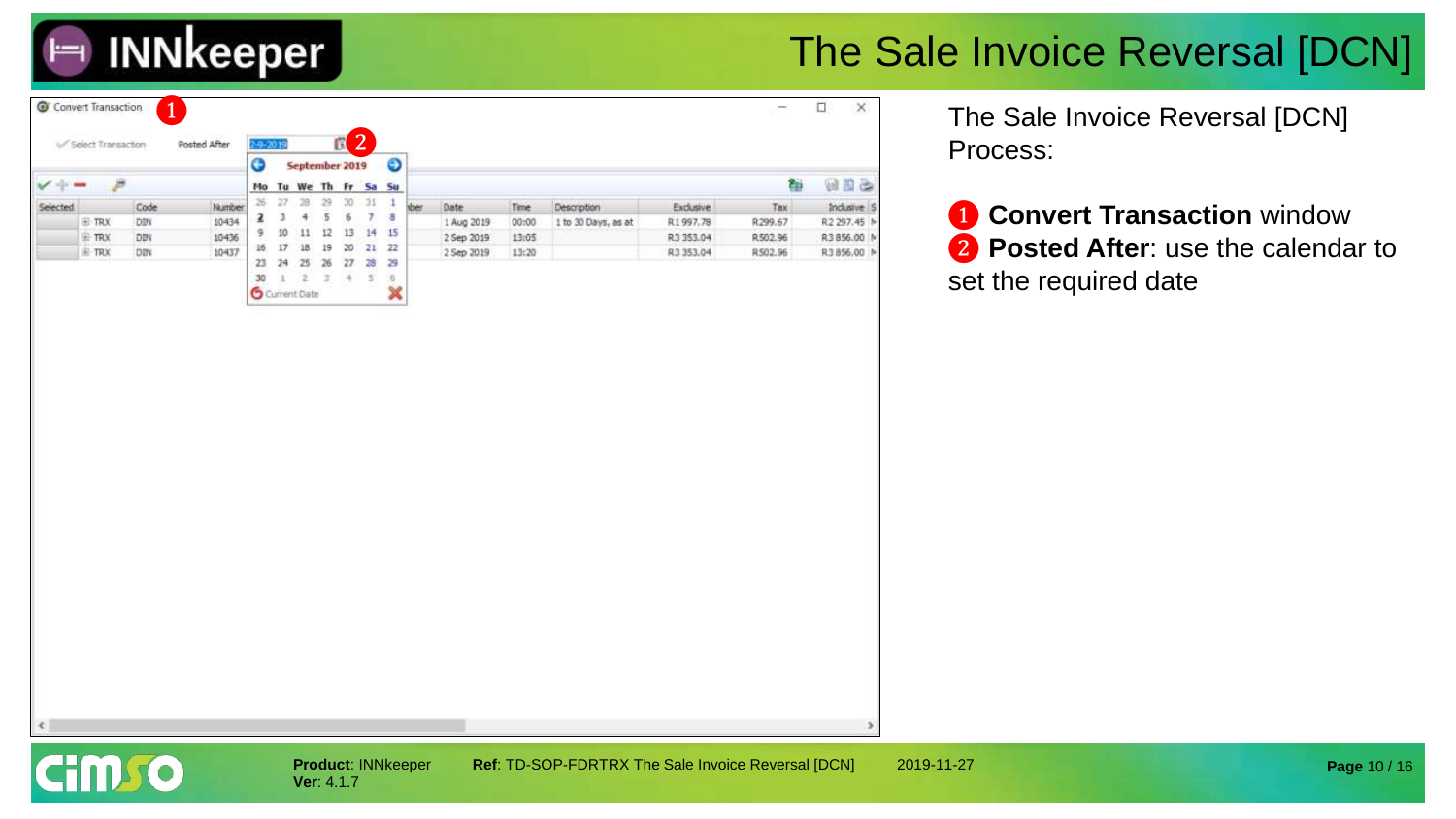| ⊛              | Convert Transaction | и          |               |                                    |              |            |       |                     |           | π       | □         | ×          |
|----------------|---------------------|------------|---------------|------------------------------------|--------------|------------|-------|---------------------|-----------|---------|-----------|------------|
|                | Select Transaction  |            | Posted After  | o<br>2 Sep 2019<br>$\sqrt{2}$<br>▵ |              |            |       |                     |           |         |           |            |
| $\sim$ $-$     |                     | 5          |               |                                    |              |            |       |                     |           | 龝       |           | $A \cup B$ |
| Selected       |                     | Code       | <b>Number</b> | Group                              | Batch Number | Date       | Time  | Description         | Exdusive  | Tax     |           | Industve   |
|                | TRX                 | DIN        | 10434         |                                    | σ            | 1 Aug 2019 | 00:00 | 1 to 30 Days, as at | R1997.78  | R299.67 | R2 297.45 |            |
| <b>AND</b>     | TRX                 | <b>DIN</b> | 10436         | 3                                  | ٥            | 2 Sep 2019 | 13:05 |                     | R3 353.04 | R502.96 | R3856.00  |            |
|                | Line:               | Line 1     |               |                                    |              |            |       | Meat & Salad Platte | R1373.91  | R206.09 | R1580.00  |            |
|                | Line                | Line 2     |               |                                    |              |            |       | Lamb Combo & Chip   | R657.39   | R98.61  |           | R756.00    |
| $\overline{4}$ | Line                | Line 3     |               |                                    |              |            |       | 440ml Cake          | R104.35   | R15.65  |           | R120.00    |
|                | Line                | Line 4     |               |                                    |              |            |       | Chaira Beads (Sing  | R1217.39  | R182.61 | R1 400.00 |            |
|                | ED-TRX              | DIN        | 10437         |                                    | ō            | 2 Sep 2019 | 13:20 |                     | R3 353.04 | R502.96 | R3856.00  |            |

The Sale Invoice Reversal [DCN] Process:

**1 Convert Transaction** window ❷ **Posted After**: date that was selected will be shown

❸ **Available Invoices** will be shown in the grid

❹ **Selected** column: select the **Block** this will add the **Green Tick** to the invoice we are importing for the reversal ❺ Select the **Select Transaction**  button

**INNkeeper**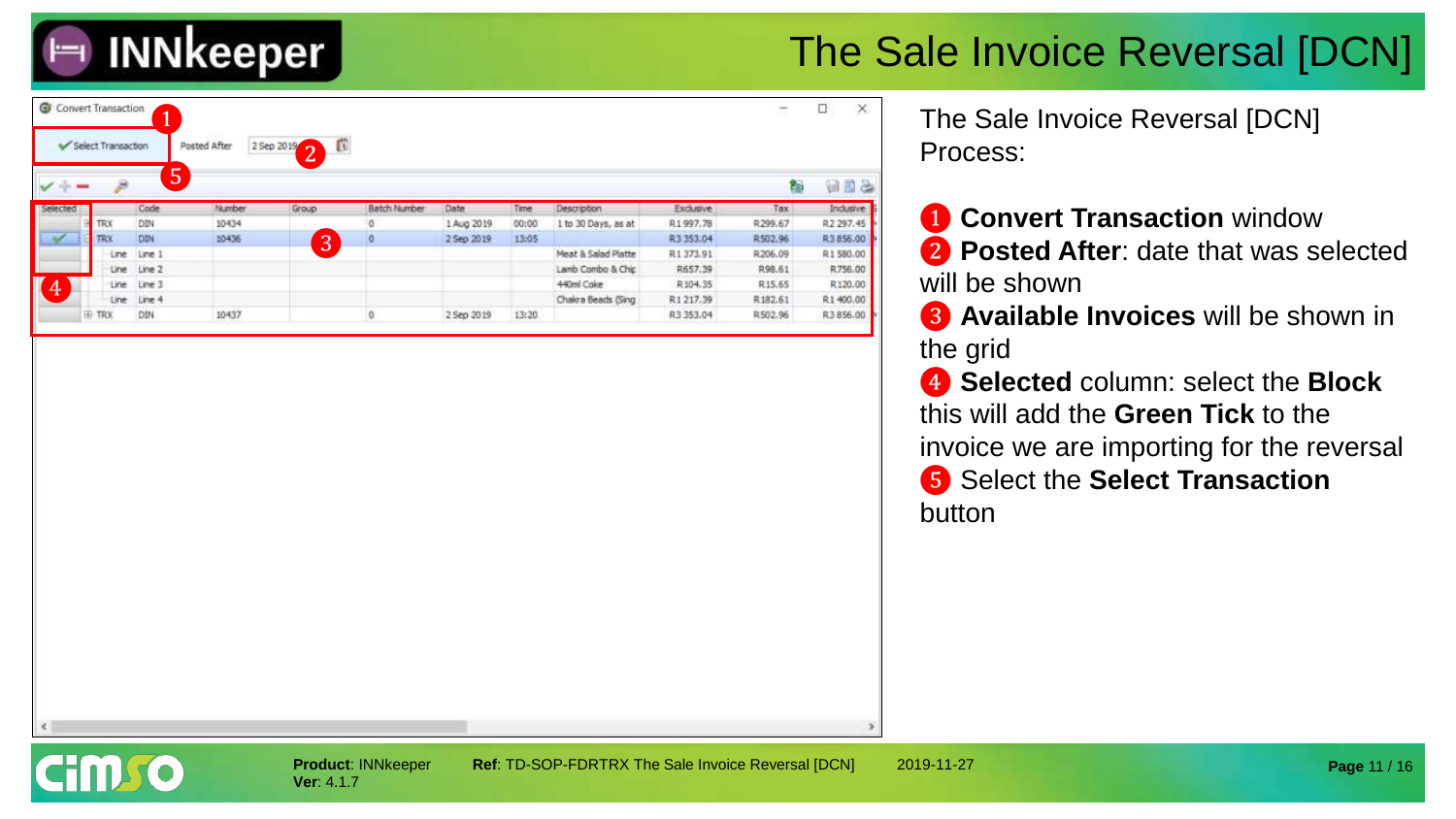# **INNkeeper**

### The Sale Invoice Reversal [DCN]

| 3<br>$\overline{2}$<br>[4298386] Ms M Weste<br>$D -$<br>Date<br>2 Sep 2019<br>DCN Credit Sale Car<br>Type:<br>×<br>国の<br>wher<br>Si: MAIN Imperial Palace Rooms<br>v.<br>Due<br>2 Sep 2019<br>WEST0003 / STMBRC2105<br>Location<br>Rayne Of Talent<br>$\ddot{\phantom{0}}$<br>Ms M Weste<br>[Default]<br>Reference : DIN10436 Duplicate DIN<br>Store<br>13 Azalea Str<br>ų<br>Old Alberton North<br>Staff<br>MASTO01S MASTER MASTER<br>TXN No<br>Alberton<br>Gauteno<br>w.<br>Invoice No   No Invoice Number<br><b>Line Items</b><br>Wedge<br><b>JEOR</b><br>Clear All<br>Foreign Currency (FC) Edits USD US dollar<br>Scanning<br><b>Stock Price</b><br>Stock Price (FC) Incl.<br>Quantity Unit<br>Exclusive (FC)<br><b>Inclusive</b><br><b>Stock Code</b><br><b>Description</b><br><b>Discount</b><br>Exclusive<br>$\circ$<br><b>PLATTER</b><br>Meat & Salad<br>R395.00<br>\$49.38<br>$\checkmark$<br>4 Plate<br>R1373.91<br>R1580.00<br>\$171.74<br>MENDINLAMBCOM Lamb Combo<br>R189.00<br>$\checkmark$<br>0<br>R657.39<br>R756.00<br>\$23.63<br>4 Linit<br>\$82.17<br>R.15.00<br>o<br>R104.35<br>R120.00<br>IOCOCOKE440<br>440ml Coke<br>\$1.88<br>v<br>8 Bottle<br>\$13.04<br>8 Each<br>$\ddot{\mathbf{0}}$<br>CHAKE<br>Chakra Beads<br>R175.00<br>\$21.88<br>v<br>R1217.39<br>\$152.17<br>R1400.00<br>$\overline{7}$ | ü<br>13:05            |               | <b>Transaction Detail</b> |                | <b>Transaction Defaults</b> |  | <b>Debtor Detail</b> |  | Account |
|----------------------------------------------------------------------------------------------------------------------------------------------------------------------------------------------------------------------------------------------------------------------------------------------------------------------------------------------------------------------------------------------------------------------------------------------------------------------------------------------------------------------------------------------------------------------------------------------------------------------------------------------------------------------------------------------------------------------------------------------------------------------------------------------------------------------------------------------------------------------------------------------------------------------------------------------------------------------------------------------------------------------------------------------------------------------------------------------------------------------------------------------------------------------------------------------------------------------------------------------------------------------------------------------------------------------------|-----------------------|---------------|---------------------------|----------------|-----------------------------|--|----------------------|--|---------|
|                                                                                                                                                                                                                                                                                                                                                                                                                                                                                                                                                                                                                                                                                                                                                                                                                                                                                                                                                                                                                                                                                                                                                                                                                                                                                                                            |                       | 5             |                           | $\overline{4}$ |                             |  |                      |  |         |
|                                                                                                                                                                                                                                                                                                                                                                                                                                                                                                                                                                                                                                                                                                                                                                                                                                                                                                                                                                                                                                                                                                                                                                                                                                                                                                                            | 少我                    |               |                           |                |                             |  |                      |  |         |
|                                                                                                                                                                                                                                                                                                                                                                                                                                                                                                                                                                                                                                                                                                                                                                                                                                                                                                                                                                                                                                                                                                                                                                                                                                                                                                                            |                       |               |                           |                |                             |  |                      |  |         |
|                                                                                                                                                                                                                                                                                                                                                                                                                                                                                                                                                                                                                                                                                                                                                                                                                                                                                                                                                                                                                                                                                                                                                                                                                                                                                                                            |                       |               |                           |                |                             |  |                      |  |         |
|                                                                                                                                                                                                                                                                                                                                                                                                                                                                                                                                                                                                                                                                                                                                                                                                                                                                                                                                                                                                                                                                                                                                                                                                                                                                                                                            |                       | chlot Posted> |                           |                |                             |  |                      |  |         |
|                                                                                                                                                                                                                                                                                                                                                                                                                                                                                                                                                                                                                                                                                                                                                                                                                                                                                                                                                                                                                                                                                                                                                                                                                                                                                                                            |                       |               |                           |                |                             |  |                      |  |         |
|                                                                                                                                                                                                                                                                                                                                                                                                                                                                                                                                                                                                                                                                                                                                                                                                                                                                                                                                                                                                                                                                                                                                                                                                                                                                                                                            |                       |               |                           |                |                             |  |                      |  |         |
|                                                                                                                                                                                                                                                                                                                                                                                                                                                                                                                                                                                                                                                                                                                                                                                                                                                                                                                                                                                                                                                                                                                                                                                                                                                                                                                            |                       |               |                           |                |                             |  |                      |  |         |
|                                                                                                                                                                                                                                                                                                                                                                                                                                                                                                                                                                                                                                                                                                                                                                                                                                                                                                                                                                                                                                                                                                                                                                                                                                                                                                                            | $\omega$              |               |                           |                |                             |  |                      |  |         |
|                                                                                                                                                                                                                                                                                                                                                                                                                                                                                                                                                                                                                                                                                                                                                                                                                                                                                                                                                                                                                                                                                                                                                                                                                                                                                                                            |                       |               |                           |                |                             |  |                      |  |         |
|                                                                                                                                                                                                                                                                                                                                                                                                                                                                                                                                                                                                                                                                                                                                                                                                                                                                                                                                                                                                                                                                                                                                                                                                                                                                                                                            |                       |               |                           |                |                             |  |                      |  |         |
|                                                                                                                                                                                                                                                                                                                                                                                                                                                                                                                                                                                                                                                                                                                                                                                                                                                                                                                                                                                                                                                                                                                                                                                                                                                                                                                            |                       |               |                           |                |                             |  |                      |  |         |
|                                                                                                                                                                                                                                                                                                                                                                                                                                                                                                                                                                                                                                                                                                                                                                                                                                                                                                                                                                                                                                                                                                                                                                                                                                                                                                                            | Inclusive (FC) Ledger |               |                           |                |                             |  |                      |  |         |
|                                                                                                                                                                                                                                                                                                                                                                                                                                                                                                                                                                                                                                                                                                                                                                                                                                                                                                                                                                                                                                                                                                                                                                                                                                                                                                                            | \$197.50 MAIN Imp     |               |                           |                |                             |  |                      |  |         |
|                                                                                                                                                                                                                                                                                                                                                                                                                                                                                                                                                                                                                                                                                                                                                                                                                                                                                                                                                                                                                                                                                                                                                                                                                                                                                                                            | \$94.50 MAIN Imp      |               |                           |                |                             |  |                      |  |         |
|                                                                                                                                                                                                                                                                                                                                                                                                                                                                                                                                                                                                                                                                                                                                                                                                                                                                                                                                                                                                                                                                                                                                                                                                                                                                                                                            | \$15.00 MAIN Imp      |               |                           |                |                             |  |                      |  |         |
|                                                                                                                                                                                                                                                                                                                                                                                                                                                                                                                                                                                                                                                                                                                                                                                                                                                                                                                                                                                                                                                                                                                                                                                                                                                                                                                            | \$175.00 MAIN Imp     |               |                           |                |                             |  |                      |  |         |
|                                                                                                                                                                                                                                                                                                                                                                                                                                                                                                                                                                                                                                                                                                                                                                                                                                                                                                                                                                                                                                                                                                                                                                                                                                                                                                                            |                       |               |                           |                |                             |  |                      |  |         |
|                                                                                                                                                                                                                                                                                                                                                                                                                                                                                                                                                                                                                                                                                                                                                                                                                                                                                                                                                                                                                                                                                                                                                                                                                                                                                                                            |                       |               |                           |                |                             |  |                      |  |         |
|                                                                                                                                                                                                                                                                                                                                                                                                                                                                                                                                                                                                                                                                                                                                                                                                                                                                                                                                                                                                                                                                                                                                                                                                                                                                                                                            |                       |               |                           |                |                             |  |                      |  |         |
|                                                                                                                                                                                                                                                                                                                                                                                                                                                                                                                                                                                                                                                                                                                                                                                                                                                                                                                                                                                                                                                                                                                                                                                                                                                                                                                            |                       |               |                           |                |                             |  |                      |  |         |
|                                                                                                                                                                                                                                                                                                                                                                                                                                                                                                                                                                                                                                                                                                                                                                                                                                                                                                                                                                                                                                                                                                                                                                                                                                                                                                                            |                       |               |                           |                |                             |  |                      |  |         |
|                                                                                                                                                                                                                                                                                                                                                                                                                                                                                                                                                                                                                                                                                                                                                                                                                                                                                                                                                                                                                                                                                                                                                                                                                                                                                                                            |                       |               |                           |                |                             |  |                      |  |         |
|                                                                                                                                                                                                                                                                                                                                                                                                                                                                                                                                                                                                                                                                                                                                                                                                                                                                                                                                                                                                                                                                                                                                                                                                                                                                                                                            |                       |               |                           |                |                             |  |                      |  |         |
|                                                                                                                                                                                                                                                                                                                                                                                                                                                                                                                                                                                                                                                                                                                                                                                                                                                                                                                                                                                                                                                                                                                                                                                                                                                                                                                            |                       |               |                           |                |                             |  |                      |  |         |
|                                                                                                                                                                                                                                                                                                                                                                                                                                                                                                                                                                                                                                                                                                                                                                                                                                                                                                                                                                                                                                                                                                                                                                                                                                                                                                                            |                       |               |                           |                |                             |  |                      |  |         |
|                                                                                                                                                                                                                                                                                                                                                                                                                                                                                                                                                                                                                                                                                                                                                                                                                                                                                                                                                                                                                                                                                                                                                                                                                                                                                                                            |                       |               |                           |                |                             |  |                      |  |         |
|                                                                                                                                                                                                                                                                                                                                                                                                                                                                                                                                                                                                                                                                                                                                                                                                                                                                                                                                                                                                                                                                                                                                                                                                                                                                                                                            |                       |               |                           |                |                             |  |                      |  |         |
|                                                                                                                                                                                                                                                                                                                                                                                                                                                                                                                                                                                                                                                                                                                                                                                                                                                                                                                                                                                                                                                                                                                                                                                                                                                                                                                            |                       |               |                           |                |                             |  |                      |  |         |
|                                                                                                                                                                                                                                                                                                                                                                                                                                                                                                                                                                                                                                                                                                                                                                                                                                                                                                                                                                                                                                                                                                                                                                                                                                                                                                                            |                       |               |                           |                |                             |  |                      |  |         |
| $\epsilon$                                                                                                                                                                                                                                                                                                                                                                                                                                                                                                                                                                                                                                                                                                                                                                                                                                                                                                                                                                                                                                                                                                                                                                                                                                                                                                                 |                       |               |                           |                |                             |  |                      |  |         |
|                                                                                                                                                                                                                                                                                                                                                                                                                                                                                                                                                                                                                                                                                                                                                                                                                                                                                                                                                                                                                                                                                                                                                                                                                                                                                                                            |                       |               |                           |                |                             |  |                      |  |         |

**Ver**: 4.1.7

**Product**: INNkeeper **Ref**: TD-SOP-FDRTRX The Sale Invoice Reversal [DCN] 2019-11-27

The Sale Invoice Reversal [DCN] Process:

- ❶ **Process Credit Sale Reversal**  window
- ❷ **Account**
- ❸ **Debtor Detail**
- **4** Transaction Defaults
- ❺ **Transaction Details – Reference**:

type in a reference to why you are reversing the transaction

- ❻ The **Import** button
- ❼ The **Invoice** that was **Imported** will show in the **Grid**. Ensure the transaction has all the items that is being reversed **8** Select the **Post** button

**Page** 12 / 16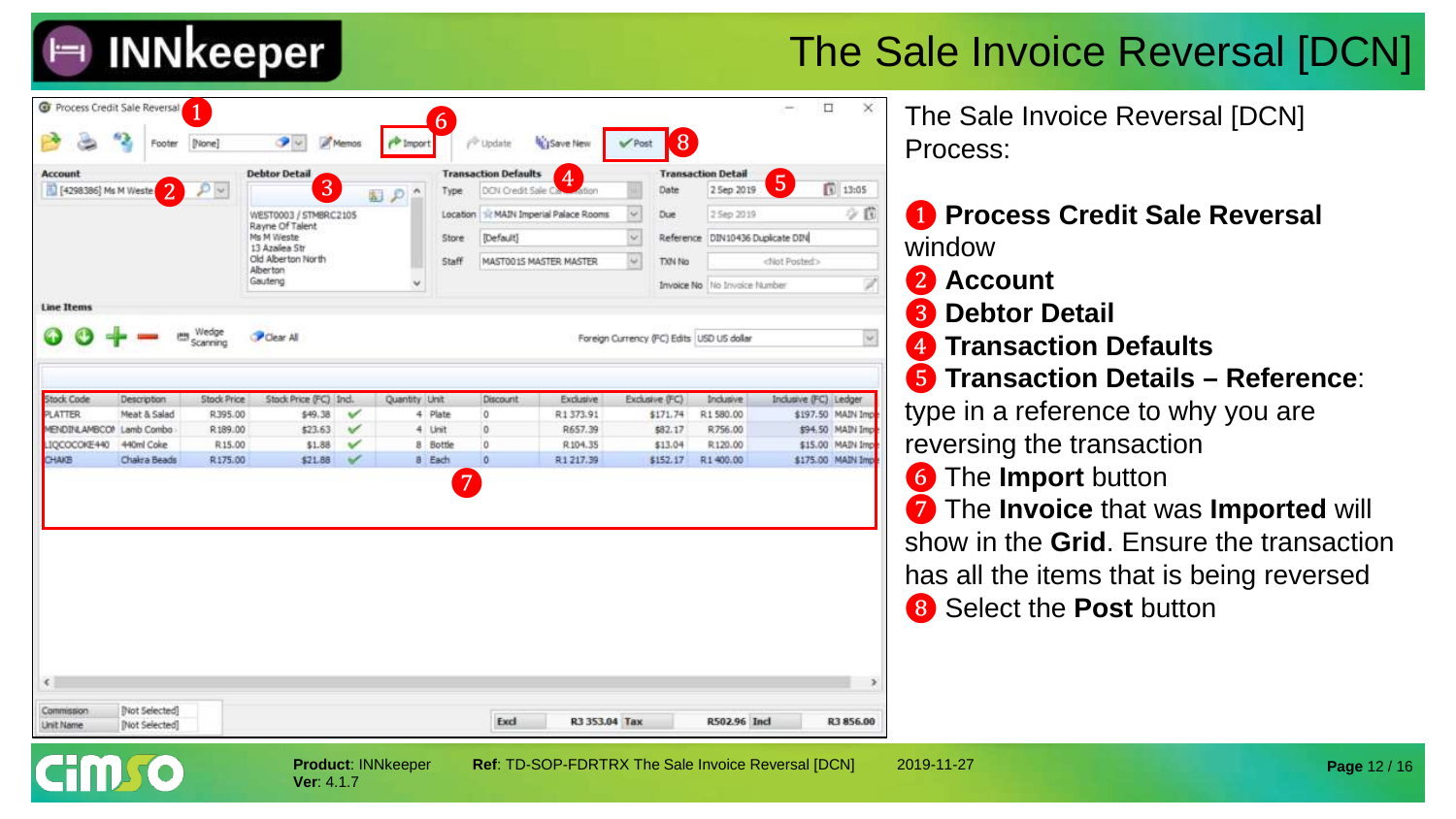

| <b>Account</b>           |                    |                    | <b>Debtor Detail</b>                |                                           |                         |          | <b>Transaction Defaults</b>                                      |                      |                | <b>Transaction Detail</b>         |                       |                    |
|--------------------------|--------------------|--------------------|-------------------------------------|-------------------------------------------|-------------------------|----------|------------------------------------------------------------------|----------------------|----------------|-----------------------------------|-----------------------|--------------------|
| [4298386] Ms M Wester    |                    | $P$ $\vee$         |                                     |                                           | a p                     | Type     | DCN Credit Sale Cancelistion                                     |                      | Date           | 2 Sep 2019                        |                       | 13:05              |
|                          |                    |                    | WEST0003 / STMBRC2105               |                                           |                         | Location | 1/2 MAIN Imperial Palace Rooms                                   | ×                    | Due            | 2 Sep 2019                        |                       | ウ 償                |
|                          |                    |                    | Rayne Of Talent<br>Ms M Weste       |                                           |                         | Store    | (Default)                                                        | v                    | Reference      | DIN10436 Duplicate DIN            |                       |                    |
|                          |                    |                    | 13 Azalea Str<br>Old Alberton North |                                           |                         | Staff    | MASTOO IS MASTER MASTER                                          | $\ddot{\phantom{a}}$ | TXN No         |                                   | <not posted=""></not> |                    |
|                          |                    |                    | Alberton<br>Gauteng                 |                                           |                         |          |                                                                  |                      |                |                                   |                       |                    |
|                          |                    |                    |                                     | Confirm Transaction Post                  |                         |          | $\times$                                                         |                      |                | Invoice No. No Invoice Number     |                       |                    |
| Line Items               |                    |                    |                                     | <b>Transaction Post Options</b>           |                         |          |                                                                  |                      |                |                                   |                       |                    |
|                          |                    | Wedge              |                                     |                                           |                         |          | Please select the actions to be taken after posting the          |                      |                |                                   |                       |                    |
|                          |                    | Scanning           | Clear All                           |                                           |                         |          | transaction by setting the options below. Confirm your choice by |                      |                | Currency (FC) Edits USD US dollar |                       | Ñ,                 |
|                          |                    |                    |                                     | diding the Post button.<br><b>Actions</b> |                         |          |                                                                  |                      |                |                                   |                       |                    |
|                          |                    |                    |                                     | Print/Preview                             | freview the transaction |          | $\overline{2}$                                                   |                      |                |                                   |                       |                    |
| Stock Code               | <b>Description</b> | <b>Stock Price</b> | Stock Price                         |                                           |                         |          |                                                                  |                      | Exclusive (FC) | Indusive                          | Indusive (FC) Ledger  |                    |
| <b>PLATTER</b>           | Meat & Salad       | R395.00            |                                     | Clearing                                  | Print the transaction   |          | Do not print or preview the transaction                          |                      | \$171.74       | R1580.00                          |                       | \$197.50 MAIN Impe |
| MENDINLAMBCOF Lamb Combo |                    | R189.00            |                                     | Output                                    | Preview the transaction |          |                                                                  |                      | \$82.17        | R756.00                           |                       | \$94.50 MAIN Impe  |
| LIQCOCOKE440             | 440ml Coke         | R.15.00            |                                     | Print Layout                              | Standard A4 Layout      |          | 3                                                                |                      | \$13.04        | R120.00                           |                       | \$15.00 MAIN Impe  |
| <b>CHAKE</b>             | Chakra Beads       | R175.00            |                                     |                                           |                         |          |                                                                  |                      | \$152.17       | R1400.00                          |                       | \$175.00 MAIN Impe |
|                          |                    |                    |                                     | Printer                                   | Canon B4100 series      |          | $\vee$ Copies<br>1                                               |                      |                |                                   |                       |                    |
|                          |                    |                    |                                     | Printer<br>#2                             |                         |          | Copies                                                           |                      |                |                                   |                       |                    |
|                          |                    |                    |                                     |                                           |                         |          |                                                                  |                      |                |                                   |                       |                    |
|                          |                    |                    |                                     |                                           |                         |          | ×                                                                |                      |                |                                   |                       |                    |
|                          |                    |                    |                                     |                                           |                         | 47       | Post<br>Cancel                                                   |                      |                |                                   |                       |                    |
|                          |                    |                    |                                     |                                           |                         |          |                                                                  |                      |                |                                   |                       |                    |
|                          |                    |                    |                                     |                                           |                         |          |                                                                  |                      |                |                                   |                       |                    |
|                          |                    |                    |                                     |                                           |                         |          |                                                                  |                      |                |                                   |                       |                    |
|                          |                    |                    |                                     |                                           |                         |          |                                                                  |                      |                |                                   |                       |                    |
|                          |                    |                    |                                     |                                           |                         |          |                                                                  |                      |                |                                   |                       |                    |
|                          |                    |                    |                                     |                                           |                         |          |                                                                  |                      |                |                                   |                       |                    |
|                          |                    |                    |                                     |                                           |                         |          |                                                                  |                      |                |                                   |                       |                    |
|                          |                    |                    |                                     |                                           |                         |          |                                                                  |                      |                |                                   |                       |                    |

The Sale Invoice Reversal [DCN] Process:

**1 Confirm Transaction Post window 2 Print/Preview**: use the drop down to access the list of options **8 Clearing:** use the drop down to access the list of options **4** Select the **Post** button

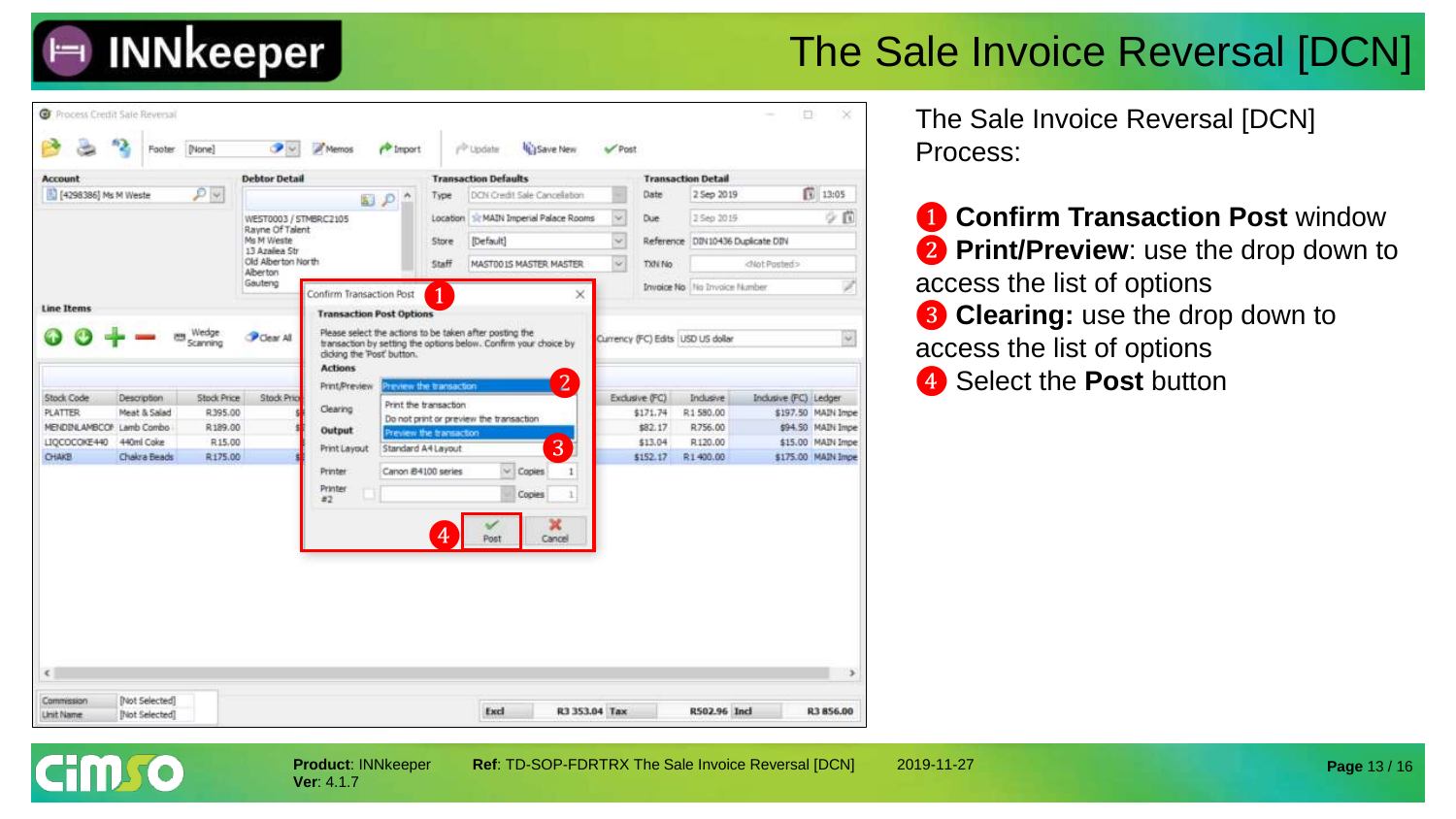

#### Print Preview

| (Type search text here) | 16.14                     |                           |                            |                             |                                  |                                                                                                                                                                        |                |                                                                                                                                                                                                                                                            | DPDF (Portable Document Format) |  |
|-------------------------|---------------------------|---------------------------|----------------------------|-----------------------------|----------------------------------|------------------------------------------------------------------------------------------------------------------------------------------------------------------------|----------------|------------------------------------------------------------------------------------------------------------------------------------------------------------------------------------------------------------------------------------------------------------|---------------------------------|--|
|                         |                           |                           |                            |                             |                                  |                                                                                                                                                                        | Credit Note    |                                                                                                                                                                                                                                                            |                                 |  |
|                         |                           | Ms M Wester               |                            |                             |                                  | Document number<br>Document cate<br>Description<br>Reference<br>Location<br><b>Stock store</b><br>Staff.<br>Cleri<br>Cleri code<br>Member<br>Tax number<br><b>ETMI</b> |                | DCN 5448<br>2 Sep 2019 13:06<br>Creatt Sale Cancellation<br>DIVIDADS DUBICATE DIN<br>Impetal Palace Rooms<br>Prep Kitchen Stock Pool<br><b>MASTER MASTER</b><br><b>UN MY VINNIN</b><br><b>MAVIES70001</b><br>ETMBRC2105<br>12348<br>mikatovrting@junoo.com |                                 |  |
|                         | Code                      | Description               | Raterance                  | <b>Unit Price</b><br>(Inch) | <b>Quantity</b>                  | Exclusive                                                                                                                                                              | VAT            | <b>Inclusive</b>                                                                                                                                                                                                                                           |                                 |  |
|                         | <b>NRPLATTER</b>          | Mest & Salad Platter      | DIVIO436 Duplicate         | R395-00                     | <b>4 Pulle</b>                   | PD STORE                                                                                                                                                               | R208.09        | P1 500.00                                                                                                                                                                                                                                                  |                                 |  |
|                         | <b><i>RRUBICILAUS</i></b> | Lamb Corebs & Chips       | DIN<br>DIVIGATE Dumcate    | R109.00                     | 4.188                            | <b>ROST.39</b>                                                                                                                                                         | 795.61         | PL756.00                                                                                                                                                                                                                                                   |                                 |  |
|                         | COMBO<br>RR_GOODDVE44     | Aabrei Colle              | DIN-<br>DIN1043E Duplicate | <b>R15.00</b>               | 6 Some                           | P104.35                                                                                                                                                                | 7015.85        | M120.00                                                                                                                                                                                                                                                    |                                 |  |
|                         | RROHAS                    | Otakra Beach (Single set) | DIN<br>DIN10436 Duplicate  | A175.00                     | 5 Each                           | R1217.39                                                                                                                                                               | 有限期            | R1400.00                                                                                                                                                                                                                                                   |                                 |  |
|                         | Totala                    |                           | DIN                        |                             |                                  | R1303.04                                                                                                                                                               | <b>R302.36</b> | <b>M3 856.00</b>                                                                                                                                                                                                                                           |                                 |  |
|                         |                           |                           |                            |                             |                                  |                                                                                                                                                                        |                |                                                                                                                                                                                                                                                            |                                 |  |
|                         |                           |                           |                            |                             |                                  | Subtotal<br>VAT                                                                                                                                                        |                | PD 353.04<br>RS02.96                                                                                                                                                                                                                                       |                                 |  |
|                         |                           |                           |                            |                             | Total with Tax & Service Charges |                                                                                                                                                                        |                | PO 886 00                                                                                                                                                                                                                                                  |                                 |  |
|                         |                           |                           |                            |                             |                                  |                                                                                                                                                                        |                |                                                                                                                                                                                                                                                            |                                 |  |
|                         |                           |                           |                            |                             |                                  |                                                                                                                                                                        |                |                                                                                                                                                                                                                                                            |                                 |  |
|                         |                           |                           |                            |                             |                                  |                                                                                                                                                                        |                |                                                                                                                                                                                                                                                            |                                 |  |
|                         |                           |                           |                            |                             |                                  |                                                                                                                                                                        |                |                                                                                                                                                                                                                                                            |                                 |  |
|                         |                           |                           |                            |                             |                                  |                                                                                                                                                                        |                |                                                                                                                                                                                                                                                            |                                 |  |
| <b>IL Anno</b>          |                           |                           |                            |                             |                                  |                                                                                                                                                                        |                |                                                                                                                                                                                                                                                            |                                 |  |

**Product: INNkeeper Ref: TD-SOP-FDRTRX The Sale Invoice Reversal [DCN] 2019-11-27** 

The **Print Preview**: you are able to **Print**, **Save**, **Fax** or **Email** the Credit Note

 $\times$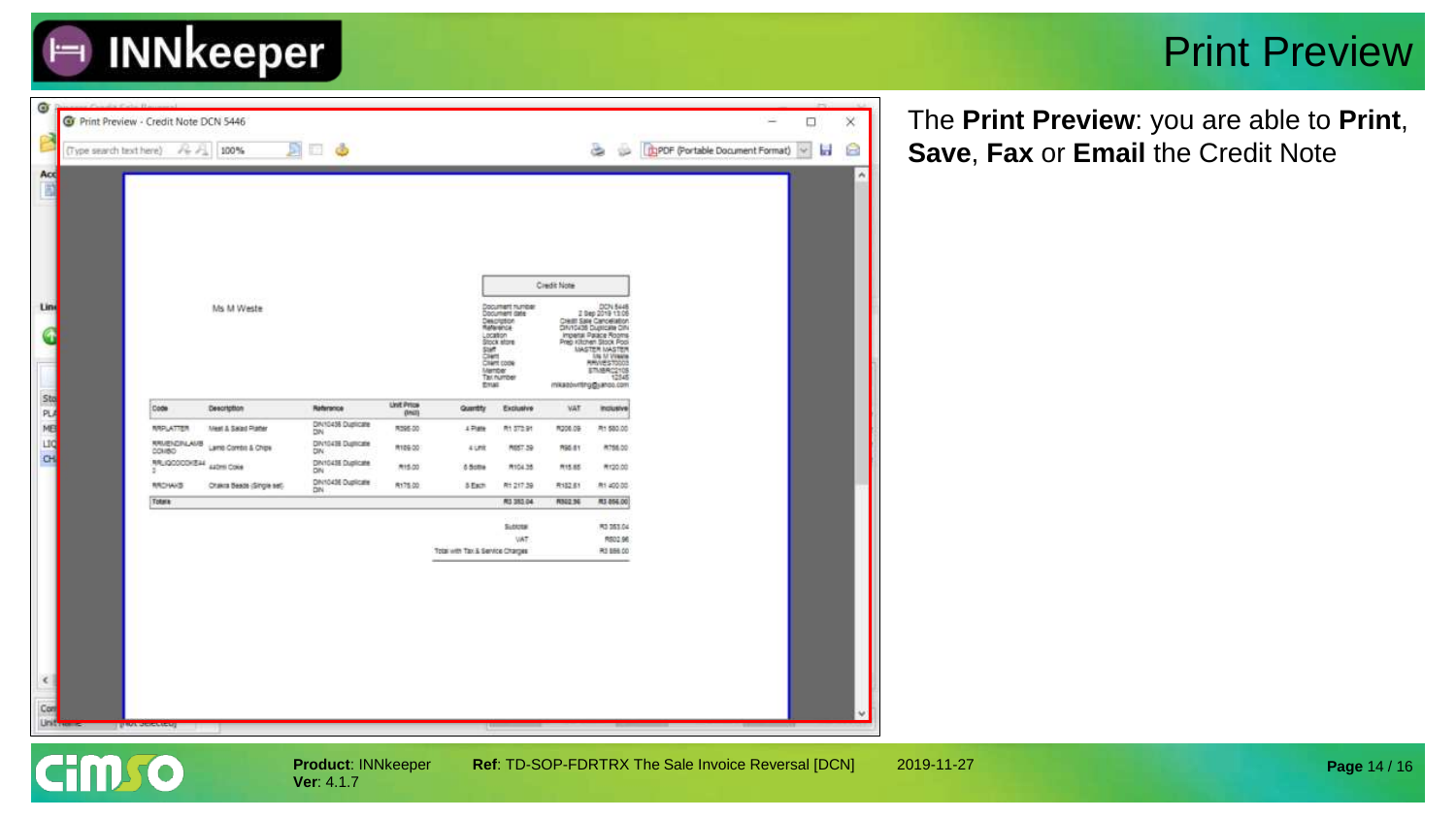#### Posted Transaction

The **Information** window, confirming the reversal was successfully

| [4298386] Ms M Weste<br>$\mathcal{P}[\mathbf{v}]$<br>DOV Credit Sale Cancellation<br>Date<br>2 Sep 2019<br>Type<br>$\mathbb{Z}$ $\circ$<br>12 MAIN Imperial Palace Rooms<br>$\omega$<br>Due<br>2 Sep 2019<br>WEST0003 / STMBRC2105<br>Location<br>Rayne Of Talent<br>×<br>Ms M Weste<br>[Default]<br>Reference DIN10436 Duplicate DIN<br>Store<br>13 Azadea Str<br>Old Alberton North<br>Ÿ<br>Staff<br>TXN No<br>MASTO01S MASTER MASTER<br>Alberton<br>Gauteng<br>v<br>Invoice No No Invoice Number<br><b>Line Items</b><br>Wedge<br>Scanning<br>Clear All<br>1999<br>Foreign Currency (FC) Edits USD US dollar<br>Information<br>×<br><b>Stock Code</b><br>Description<br>Stock Price<br>Stock Price (FC) Incl.<br>Exclusive (FC)<br>Industrie<br>Exclusive<br>Transaction has been posted.<br>R395.00<br>R1373.91<br><b>PLATTER</b><br>Meat & Salad<br>\$49.38<br>\$171.74<br>R1580.00<br>$\checkmark$<br>MENDINLAMBCOP Lamb Combo.<br>R189.00<br>\$23.63<br>R657.39<br>R756.00<br>\$82.17<br>$\checkmark$ | 13:05<br>少国<br>cNot Posted >                |         |         |          |  |        | <b>Debtor Detail</b> |            | Account |
|--------------------------------------------------------------------------------------------------------------------------------------------------------------------------------------------------------------------------------------------------------------------------------------------------------------------------------------------------------------------------------------------------------------------------------------------------------------------------------------------------------------------------------------------------------------------------------------------------------------------------------------------------------------------------------------------------------------------------------------------------------------------------------------------------------------------------------------------------------------------------------------------------------------------------------------------------------------------------------------------------------------|---------------------------------------------|---------|---------|----------|--|--------|----------------------|------------|---------|
|                                                                                                                                                                                                                                                                                                                                                                                                                                                                                                                                                                                                                                                                                                                                                                                                                                                                                                                                                                                                              |                                             |         |         |          |  |        |                      |            |         |
|                                                                                                                                                                                                                                                                                                                                                                                                                                                                                                                                                                                                                                                                                                                                                                                                                                                                                                                                                                                                              |                                             |         |         |          |  |        |                      |            |         |
|                                                                                                                                                                                                                                                                                                                                                                                                                                                                                                                                                                                                                                                                                                                                                                                                                                                                                                                                                                                                              |                                             |         |         |          |  |        |                      |            |         |
|                                                                                                                                                                                                                                                                                                                                                                                                                                                                                                                                                                                                                                                                                                                                                                                                                                                                                                                                                                                                              |                                             |         |         |          |  |        |                      |            |         |
|                                                                                                                                                                                                                                                                                                                                                                                                                                                                                                                                                                                                                                                                                                                                                                                                                                                                                                                                                                                                              |                                             |         |         |          |  |        |                      |            |         |
|                                                                                                                                                                                                                                                                                                                                                                                                                                                                                                                                                                                                                                                                                                                                                                                                                                                                                                                                                                                                              |                                             |         |         |          |  |        |                      |            |         |
|                                                                                                                                                                                                                                                                                                                                                                                                                                                                                                                                                                                                                                                                                                                                                                                                                                                                                                                                                                                                              |                                             |         |         |          |  |        |                      |            |         |
|                                                                                                                                                                                                                                                                                                                                                                                                                                                                                                                                                                                                                                                                                                                                                                                                                                                                                                                                                                                                              |                                             |         |         |          |  |        |                      |            |         |
|                                                                                                                                                                                                                                                                                                                                                                                                                                                                                                                                                                                                                                                                                                                                                                                                                                                                                                                                                                                                              |                                             |         |         |          |  |        |                      |            |         |
|                                                                                                                                                                                                                                                                                                                                                                                                                                                                                                                                                                                                                                                                                                                                                                                                                                                                                                                                                                                                              |                                             |         |         |          |  |        |                      |            |         |
|                                                                                                                                                                                                                                                                                                                                                                                                                                                                                                                                                                                                                                                                                                                                                                                                                                                                                                                                                                                                              |                                             |         |         |          |  |        |                      |            |         |
|                                                                                                                                                                                                                                                                                                                                                                                                                                                                                                                                                                                                                                                                                                                                                                                                                                                                                                                                                                                                              | Inclusive (FC) Ledger<br>\$197.50 MAIN Impe |         |         |          |  |        |                      |            |         |
|                                                                                                                                                                                                                                                                                                                                                                                                                                                                                                                                                                                                                                                                                                                                                                                                                                                                                                                                                                                                              | \$94.50 MAIN Impe                           |         |         |          |  |        |                      |            |         |
| R15.00<br>LIQCOCOKE440<br>v                                                                                                                                                                                                                                                                                                                                                                                                                                                                                                                                                                                                                                                                                                                                                                                                                                                                                                                                                                                  | \$15.00 MAIN Impe                           | R120.00 | \$13.04 | R.104.35 |  | \$1.88 |                      | 440ml Coke |         |
| $V$ OK<br>CHAKE<br>R175.00<br>\$21.88<br>R1217.39<br>R1400.00<br>Chakra Beads<br>\$152.17                                                                                                                                                                                                                                                                                                                                                                                                                                                                                                                                                                                                                                                                                                                                                                                                                                                                                                                    | \$175.00 MAIN Impe                          |         |         |          |  |        |                      |            |         |
|                                                                                                                                                                                                                                                                                                                                                                                                                                                                                                                                                                                                                                                                                                                                                                                                                                                                                                                                                                                                              |                                             |         |         |          |  |        |                      |            |         |

**INNkeeper** 

 $\blacksquare$ 

**Ver**: 4.1.7

**Product: INNkeeper Ref: TD-SOP-FDRTRX The Sale Invoice Reversal [DCN] 2019-11-27**